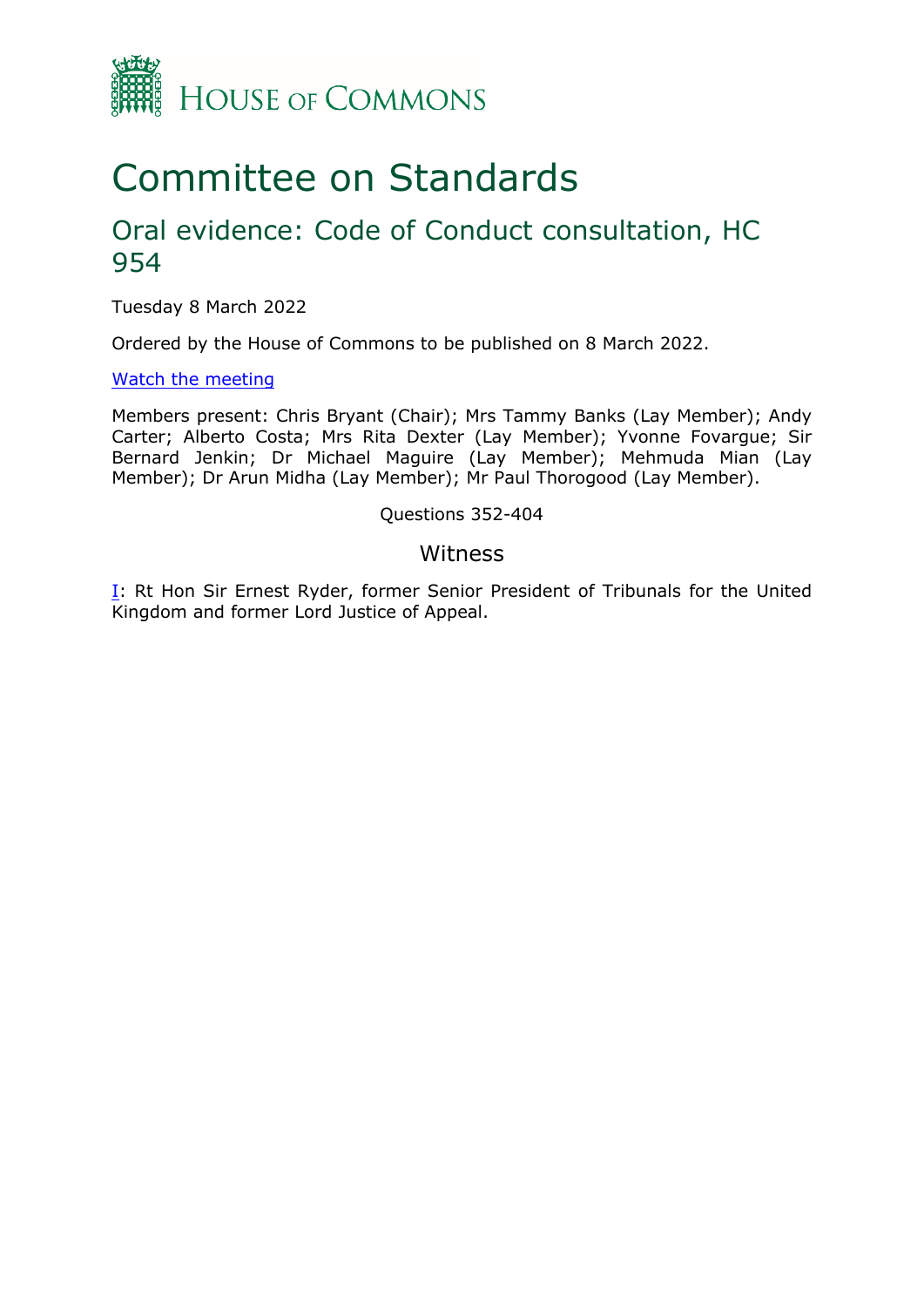

# <span id="page-1-0"></span>Examination of witness

Witness: Rt Hon Sir Ernest Ryder.

**Chair:** Sir Ernest Ryder, it is a great delight, first, to have you here, and, more importantly, on the back of the report that you did for us, which is as thorough as I had expected it would be from the conversations we had had previously, especially on parliamentary privilege, which is very helpful to us. It is coherent, consistent and concise. All of those things are things that we admire, so we are enormously grateful to you.

We have about an hour and a bit, but do feel free to tell us if we are going wrong. We are going to start with Rita.

Q352 **Mrs Dexter:** Hello there; it is nice to meet you. As the Chair said, thank you very much for a very thorough report, which I am sure will be extremely useful to us. I will start with a more straightforward question, which we hope will also provide you with an opportunity to say some things that you might want to emphasise. I was left with one question from the report: are your proposals a menu or should they be swallowed as a whole? I would be interested to know your view about that.

*Sir Ernest Ryder:* I think they should be taken as a whole, because parliamentary law is a broad concept and if we are delving into bits of it and ignoring the rest, the risk is that you might not maintain all of the protections you want to maintain, or you might have unintended consequences by simply taking the bits that might be attractive and forgetting some of the other bits. It was intended to be a complete package. I do accept that there are options within the themes that you asked me to look at and the Committee may take a view about some of those options, although I have come to a firm view—a personal view about which of the options I would prefer.

**Chair:** Sir Bernard—knight shall speak unto knight.

Q353 **Sir Bernard Jenkin:** Thank you for being with us today and thank you for your report. You discuss the way the standards system operates within the exclusive cognisance of Parliament, respecting parliamentary privilege and respecting the relationship that Parliament has with the courts. How far do you think that makes Parliament completely exceptional, and how far can its internal regulatory processes be modelled on those of other institutions because it is so exceptional?

*Sir Ernest Ryder:* Parliament is exceptional in the sense that it should not want to have encroachment by the courts because if it were to permit that there would be two consequences. There would be a diminution in your legal sovereignty, and that isn't something that I would wish upon any democratically elected sovereign body, and there would be a diminution in your political sovereignty because you would end up with an external body, be it a court or any other external monitoring or regulatory body, telling the House how its Members should perform their functions. That is—if I may say, with respect—what you are all elected to do. It is the principal function of the House to protect itself and its Members, and I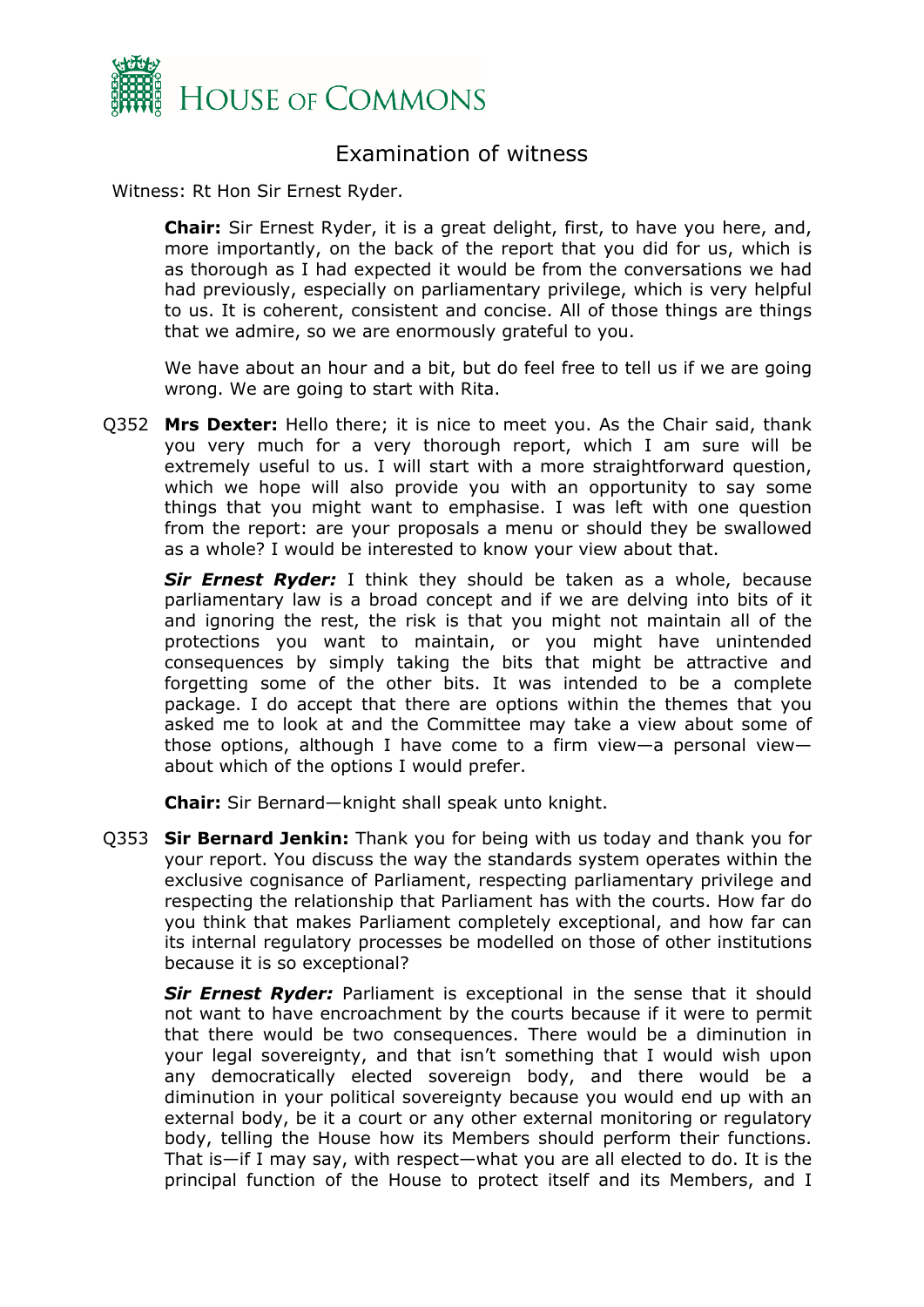

would strongly advise against the derogation of that principle, unless there is no other option. There may well be public commentators who say that if the House does not want to maintain its standards, this is the last chance saloon. I really do hope we are not there.

Q354 **Sir Bernard Jenkin:** But in terms of the way our procedures currently—I won't say mimic—reflect the practice of employment tribunals, given the exceptional circumstances of Parliament, and given that a decision under the process can result in the removal of a Member of Parliament from the said sovereign legislature, to what extent is it appropriate for such a humdrum culture of deciding employment disputes to be used at the very top of our constitutional structure?

*Sir Ernest Ryder:* I think I would want to distinguish disciplinary processes that go ultimately into an employment tribunal, which is a quasi-investigative and adversarial courts body. However informal an employment tribunal claims to be, having sat in them for years, they are rather less informal than you would want. That is my first point: these processes are different.

What Parliament is doing in its standards jurisdiction is not an employment disciplinary offence that leads to a simple dispute resolution process. The employment tribunal is that—a business dispute resolution process. This is all about the maintenance of standards in respect of parliamentary function. It is the very efficacy of the House and how its Members relate to that that is in issue. It is not a straightforward disciplinary process of a similar function to that in the employment tribunal.

You rightly asked me whether there were any comparators. Not in the United Kingdom—I think it is an exclusive jurisdiction without comparison. But if one were to look at Commonwealth jurisdictions in Parliaments around the world, in western democracies, there are very similar jurisdictions, such as New Zealand, Australia and Canada, and if one were to look at some of the European Union, including the European Union itself, there are similar processes in place. They all depend on a form of parliamentary law that is privileged, and they are not the same as disciplinary adversarial process. I really do distinguish the two things. An adversarial process is all about the party deciding what it is they want to have resolved by the tribunal. This is all about the public interest, and this is the public interest being decided in Parliament, and those two things are very different. An individual MP, or the complainant, might well want a particular point deciding; that is rather different from what Parliament needs to have decided when standards are an issue.

Q355 **Chair:** Some have said about particular cases in recent years that people should have gone to court—they should have been charged with an offence, such as misconduct in public office. My understanding of misconduct in public office is that that is a common-law offence, not a statutory offence. I think that the Law Commission asked that it should be made a statutory offence, because it is quite difficult to work out what it means. Is that fair?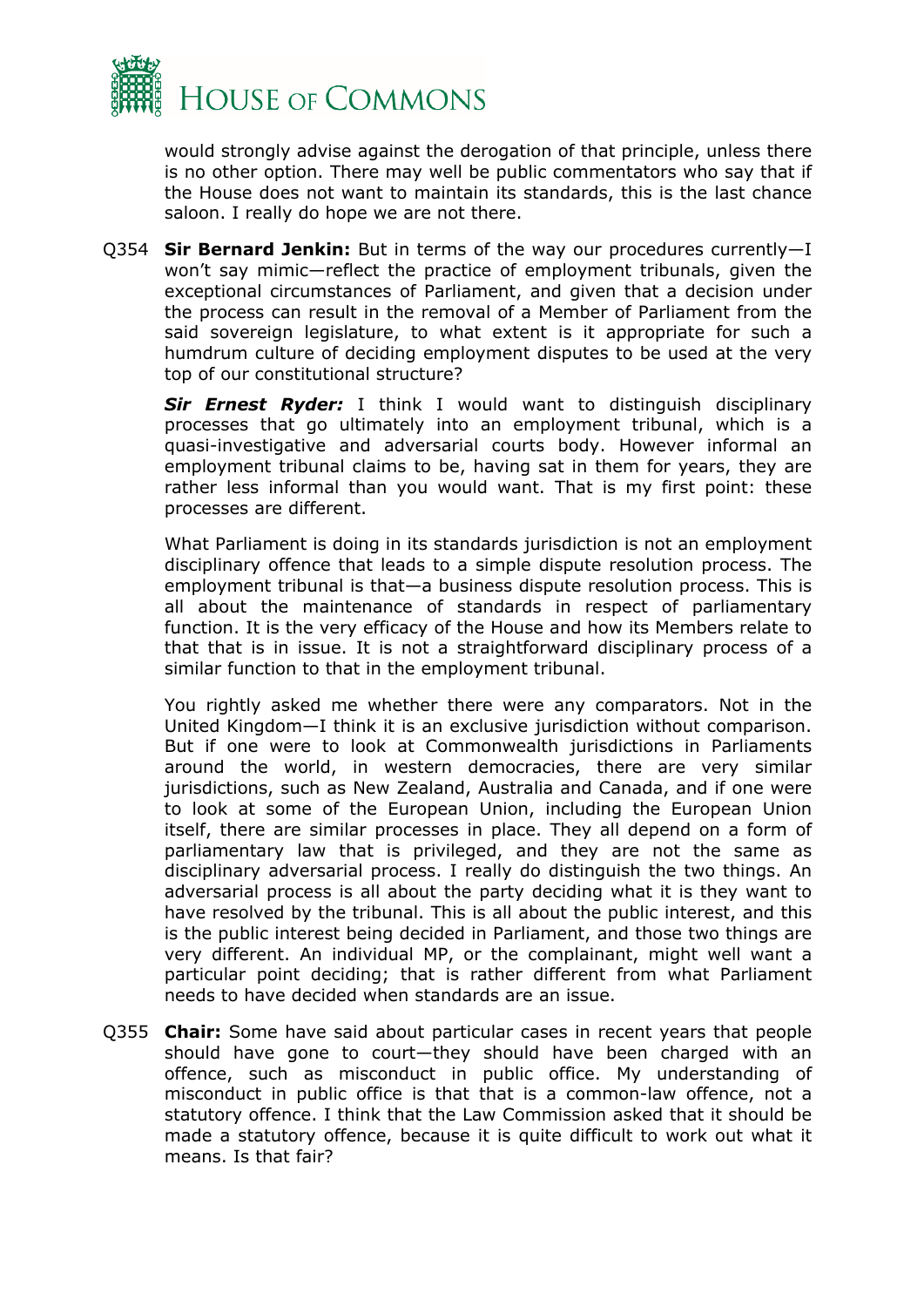

*Sir Ernest Ryder:* I think that is fair. The Law Commission would be better than me as someone to ask the question about what the options are in relation to that offence. I take seriously the self-denying ordinance that Parliament has that, if it is a criminal offence, it goes into the criminal courts to be determined; that is the appropriate place for it. That is always a difficult balance to have, between rule of law externally and rule of law in Parliament, but I think you have the appropriate balance. That single example of misconduct in public office is the interface, and it is not a particularly easy interface. Like many, it is a grey area. I would prefer the Law Commission to make firm recommendations about that.

Q356 **Mrs Dexter:** I want to go back to your response to Sir Bernard. That was plain and fascinating at the same time. If I were an MP, and based on my experience as a lay member of the Committee, having dealt with a number of conduct cases over the years, I think that many MPs might feel that they were especially disadvantaged by the rationale that you set out, in the sense that any conduct infringements that they were being judged on take on so much more significance. You have said, "Well, it's not just not even—a disciplinary matter, in the sense that any infringements of conduct are about the House as a whole," so the infringement transcends personal culpability, as it were. You can see how an MP might think, "Actually, I did a fairly minor thing here, relatively speaking. I may have done it, but"—that does happen. Many cases that come to us involve people who are stressed for particular reasons. What would we say to the MP who felt that they were being judged more harshly than they deserved?

*Sir Ernest Ryder:* That all depends on the proportionality of the process you use. The Committee—the House—has put in place a gradation. First rightly, in my personal opinion—you have taken out bullying, harassment and sexual misconduct. Those are matters that are rather different and that members of the public will have a much firmer view about, because they are more akin to standards across the whole of public and private life. Then you have stages within the process, so the rectification procedure allows just those less serious issues that do not have that impact on the Member, other Members or Parliament itself to be decided by agreement. That is classic good practice—a facilitated way of resolving the less serious issues. Although I make it clear that I do not think that the paragraph 17 rule should ever lead to rectification because of the very nature of the seriousness and gravity in it-

**Chair:** That is bringing the House into disrepute.

*Sir Ernest Ryder:* Yes. Because there is no rule to support it, it is broad, it is hard-hitting, it is potentially very serious, whatever it is, and it may be very novel. There will always be the MP who could say, "Well, hold on a minute, nobody has ever told me about that before," and that is a reasonable response. That follows through from what you are saying; that is why the Committee and the House have to deal with those.

You have a graded series of responses, which I think, if I may say so, is very sensible. It is a process that facilitates people to talk about the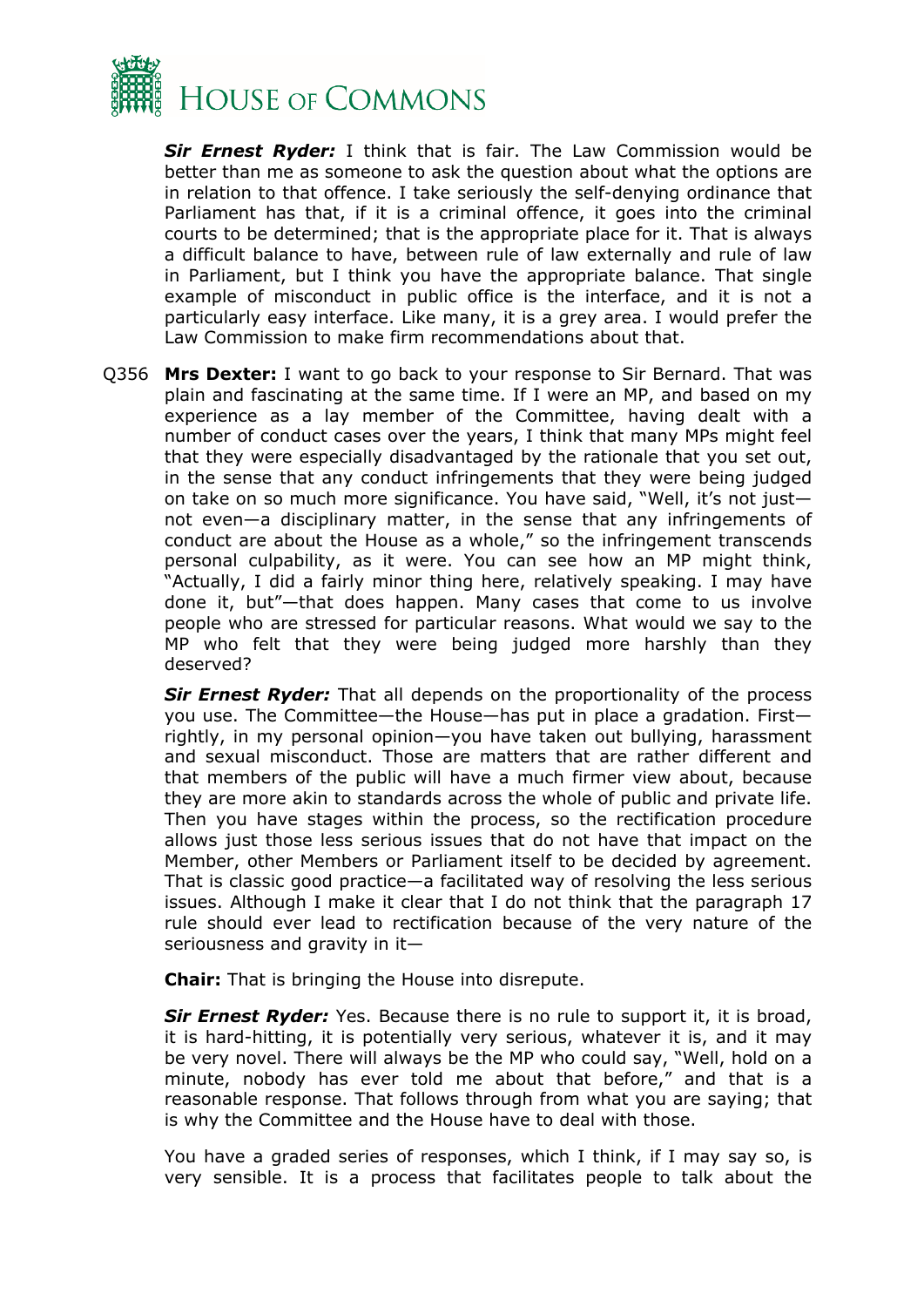

problems they have, with the investigator and, ultimately, with the first decision maker. In terms of Select Committee process, as well, where people can talk—they have the right to talk, the right to represent what they wish to say—that is a very good start point.

Q357 **Mehmuda Mian**: Good morning, Sir Ernest. In your report, you concluded that MPs should continue to play a role in adjudicating on breaches of the code of conduct. However, that goes against what the Committee on Standards in Public Life concluded. Could you tell us why you disagree?

*Sir Ernest Ryder:* There are two ways that one could look at the position that the Committee on Standards in Public Life is taking at the moment, both of which, if I may say so without criticism, relate to an exasperation, from the public's perspective, with what the public might see as MPs not regulating themselves.

You can either say that the CSPL wants more external regulation proper—I appreciate that Lord Evans didn't go that far in his oral evidence—but external regulation proper cuts across both the political mandate that MPs have and the legal privilege that they exercise and are protected by in Parliament.

It is a double whammy. You could end up with a situation where an external body, using the balance of probability, is able to say, "This isn't a parliamentary function; this isn't how MPs should behave in Parliament, in parliamentary proceedings." I cannot, for all the reasons that previous Joint Committees, Government and the CSPL itself have articulated, see that that is right.

There was, therefore, a halfway house that Lord Evans came to, which is: can you have external regulation within the House, very much like the parallel jurisdiction on bullying, harassment and sexual misconduct? Yes, of course, one can have that, but that removes two public interests. One is parliamentarians being responsible for their own sovereignty and what is a parliamentary function, and what is a breach of standards relating to that function. They should be the elected experts in that field.

The second is the role of the lay members on this Committee. You have an extraordinarily privileged 50% hold over this Committee, representing the public interest. If one is putting a new body in place, what is that body going to be? What is its representation going to be? Are you going to have at least four Members of Parliament to reflect the balance of the House, in terms of political representation? Do you then want another four lay members, for the very reason that you are seven and seven here? You almost end up creating the same thing again. So I am sorry; I do not see it working. It is a very appropriate response to political and public concern, but the balance of public interest is here, and it is here that you could make all the difference.

Q358 **Chair:** You could argue that having regard to the discipline and the standards of the House is a parliamentary function in itself.

*Sir Ernest Ryder:* I would, yes. Thank you.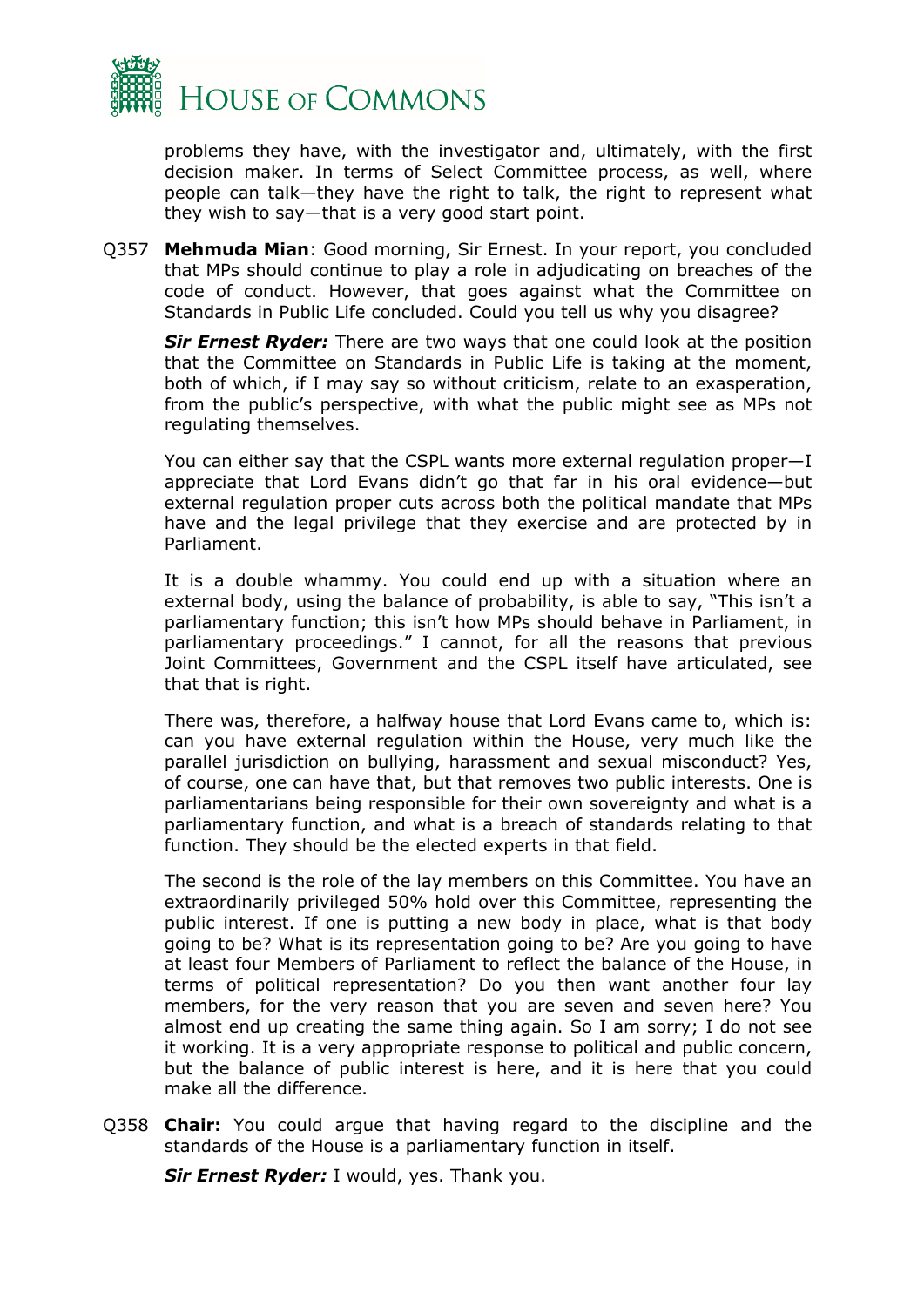

Q359 **Dr Midha:** Just to follow up on that, my observation after five years on the Committee—

**Chair:** He always says that.

**Dr Midha:** I always say that. My observation is that this system is behind the times. For example, I was on the General Medical Council, and 20 years ago they had a concept of self-regulation. The public demanded, "You can't mark your own homework," so you went to professionally led regulation, which was the imbalance, but you had lay people, and you have pretty much joint now. That is what we have got to here, and it seems to be a good balance. I suspect what the Committee on Standards in Public Life is slightly concerned about is the perception of the public of seeing MPs being in judgment over other MPs. Is the perception issue so significant that you have got to remove them?

**Sir Ernest Ryder:** I think you are right, if I may say so. There is an element about public information that this Committee might need to address, and the House itself might need to address, because there would be very few people who realise that there are seven of you sitting round this table who have an equal voice in what is said in this Committee, and for good reason. Those two public interests are well reflected.

The distinction to be drawn with professional bodies, such as the General Dental Council, General Medical Council and similar councils, is that their ultimate aim is fitness to practise. There is a huge difference between the concept of fitness to practise and what is the function of a Member of Parliament, and whether you have fallen below the standard in relation to the functionality test. I think you are right—the Committee's process is ahead of the curve. I would not want to see it damaged until it has been tried and tested for a little longer.

## **Dr Maguire:** Chair—

**Chair:** No, I am going to go to Tammy. Sorry, Michael.

Q360 **Mrs Banks:** Hi, Sir Ernest. I am Tammy Banks; I am a lay member as well. I wanted to talk to you about the inquisitorial procedure. The Committee decided that it would not recommend any move from the current inquisitorial procedure to an adversarial procedure, like in the courts. This issue was therefore not part of your review at all, but you have indicated that you support the Committee's decision. Could you explain why?

**Sir Ernest Ryder:** I do support the decision, partly because there is not an adversarial model that I think fits the parliamentary circumstance. The inquisitorial model has at its heart an investigation into the truth of the circumstance. It has always been the difference between a true inquisition and an adversarial process. An adversarial process is there to determine justice on the facts as presented. That is usually justice in relation to points that the parties in an adversarial context have decided they want to litigate. That is the extreme circumstance.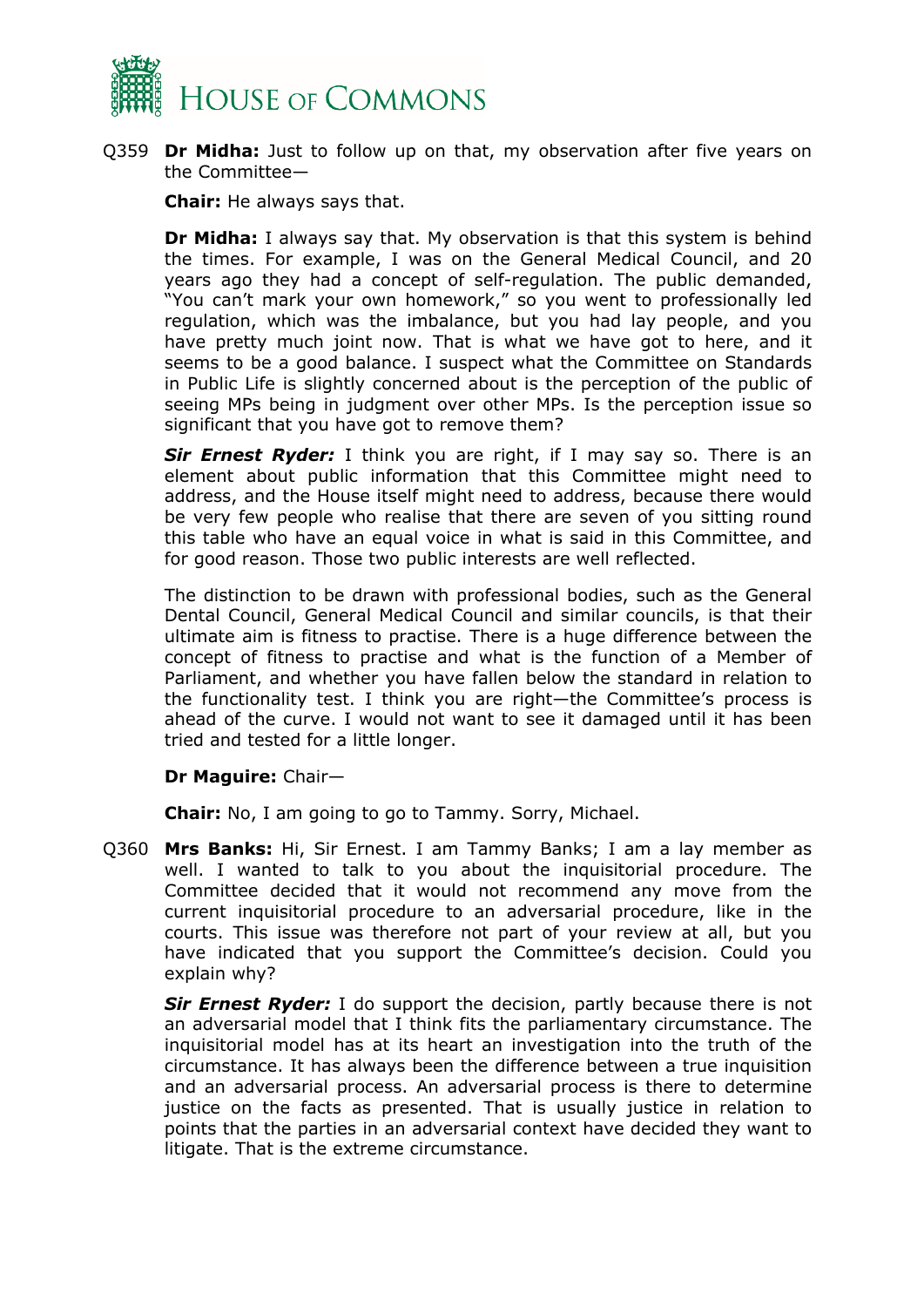

I appreciate that in modern court case management terms, judges do intervene rather a lot—some would say excessively. But historically, pleadings documents to the court were there to show what the parties wanted to litigate, and you did not go beyond those documents. Indeed, an indictment in a criminal process is exactly the same, whereas the public interest involved in an inquisition is very strong. It is, again, reflected by the membership of this Committee.

The protections of an inquisition are different from the protections of an adversarial process. An adversarial process is designed for lawyers to take points and to spar with each other and the court about them. An inquisition is not: it is a proper inquiry in relation to the relevant issues in the case. But the decision maker ultimately decides.

I am absolutely clear that, given the Committee is exercising the authority of the House, and the House does not have a model of adversarial procedure with lawyers involved, I cannot find a model that I would want to recommend to you with those lawyers involved and that you would want to take forward, because that is the risk that you would be entertaining. You were very clear with me that the House does not permit counsel or legal advisers generally to advocate on behalf of anybody in the House or its Committees. If I may say so, that is wise. That is a different process; it goes to a different protection.

Q361 **Mrs Banks:** Thank you. I think what you said about the process having the truth at the heart is something that we all feel passionately about.

*Sir Ernest Ryder:* It is the primary public interest that is here. If anybody wants to take paragraph 10 of my report, which was not an admonition to say the House must do better, it was, "Please, please, do what it is you are there to do and let the Committee do it", that is because of the public interest involved in that question.

Q362 **Mr Thorogood:** Morning, Sir Ernest. Nice to meet you. You proposed that the House should approve a new code of procedure that incorporates the good practice that is already there and those that you are recommending. What do you think that means for existing publications that relate to this? Secondly, do you think that the need to secure the House's explicit approval will make it difficult to amend them, and make them somewhat inflexible when it comes to adapting to changing circumstances?

*Sir Ernest Ryder:* I thought that almost everything you would need in a new code of procedure could be found in documents—most of which are public, but not all. One would start with the procedural component of the code of conduct and guide, because it is there at the very end, then you move into the information note from the Commissioner. I would add the Committee's information guide, because I found it a very helpful document in its language, which was very appropriate to the sort of code of procedure that I am talking about. You put those pieces together.

There are other elements. There are some materials to be found in the Standing Orders—149 and 150—and some materials that might be found in procedures relating to Select Committees of the House. I would like to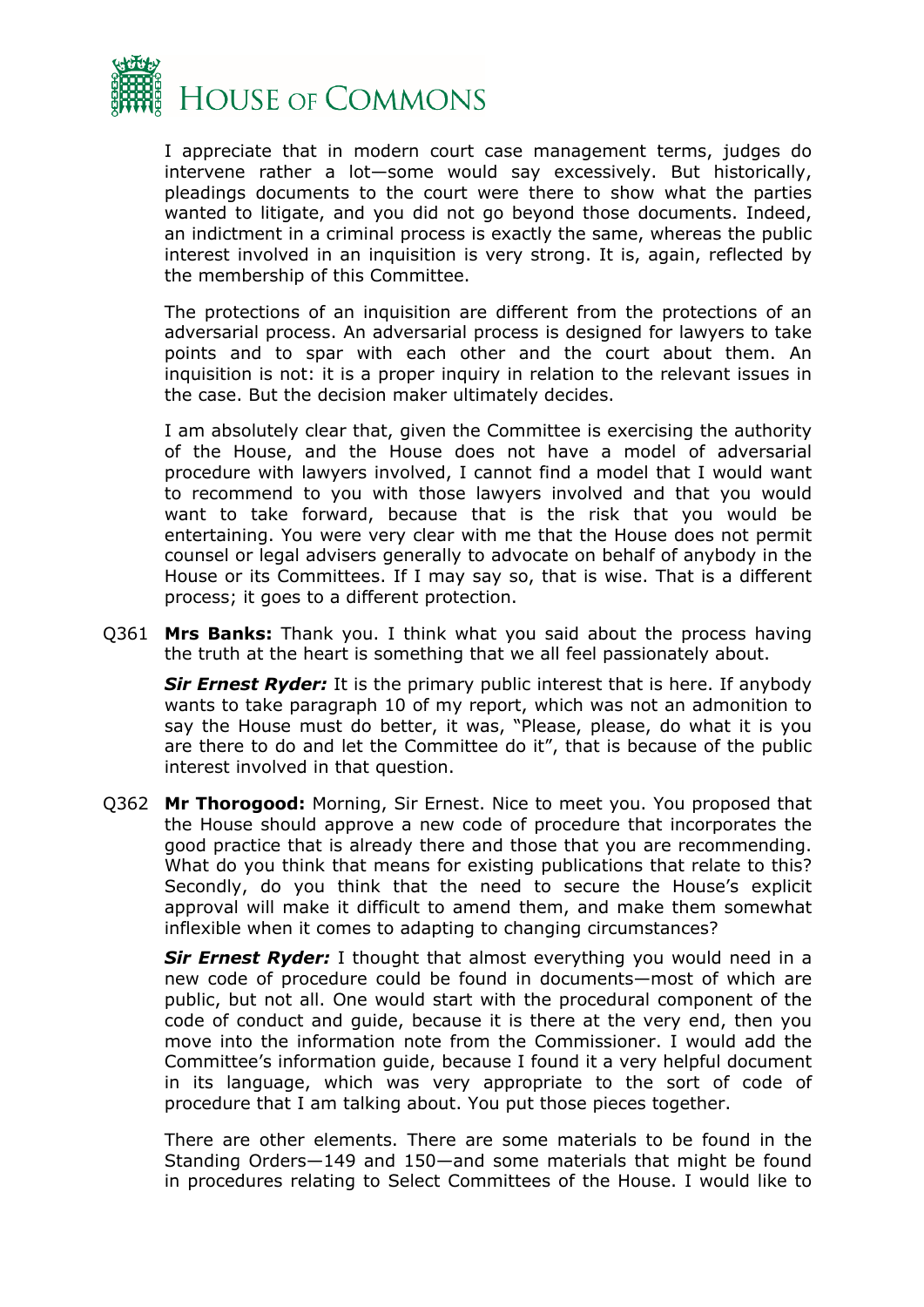

see them all in one place, so that you can see the procedure that relates to investigation through first decision making, a procedural appeal—I believe there should be that facility—a substantive appeal and sanction. They should all be in one place, so that they can be read in their entirety.

I don't think it is beyond the time constraints of the House to be able to provide a regular opportunity to review such a code so that it has the authority of the House. It does not require an extensive debate, although the first time might admittedly require some debate, because even though these are established words in pre-existing documents, I can see from previous investigations and cases the need to settle people's minds about what public interests are in play and the fairness of the process. I absolutely see that, but once you have done it, time should not be a significant constraint on you.

In terms of flexibility, I point out in the review that what you do not want is the courts-based rulebook. The courts would tell you they don't want the courts-based rulebook, but there is a model that we pioneered in the tribunals, which is headline. If you take the headline form, the tribunals' committee rulebook is very short. All eight versions are in headline form. The language is in plain language as well. It is easy to apply and easy to amend if you wish to do so, so I don't think you would find that an inflexible end product.

**Chair:** Michael—and feel free to ask whatever you wanted to ask earlier as well.

Q363 **Dr Maguire:** Good morning. You say that the Commissioner should not be part of the Committee's deliberations on a particular case. Could you say a bit more about why you think that is procedurally unfair? Does it not restrict the Commissioner's role, given that she is an adviser to the Committee?

My supplementary question is about the issue that Mehmuda raised. Do you have any thoughts on how the Committee deals with conflicts of interest?

*Sir Ernest Ryder:* Certainly, yes. I will take each part. I take it as read that when I am assured and reassured—I put it deliberately that way—the Commissioner would never think it appropriate to interfere with this Committee's deliberations, but that is based on a principle that is sound. Your deliberations are for yourselves—the members of this Committee and not for an officer of the House or, indeed, for the Clerks or Speaker's Counsel, save when advice is asked for about a point of procedure or law. The Commissioner's attendance during those deliberations is only for her ancillary function of giving general advice to this Committee about good practice and process. That is a very good objective to achieve.

However, the perception of partiality that the attendance of the Commissioner at those deliberations gives, when the Member cannot also be present, creates such a feeling of potential ill will and lack of impartiality that I would not recommend that it continues. There are numerous other ways in which the Commissioner and this Committee can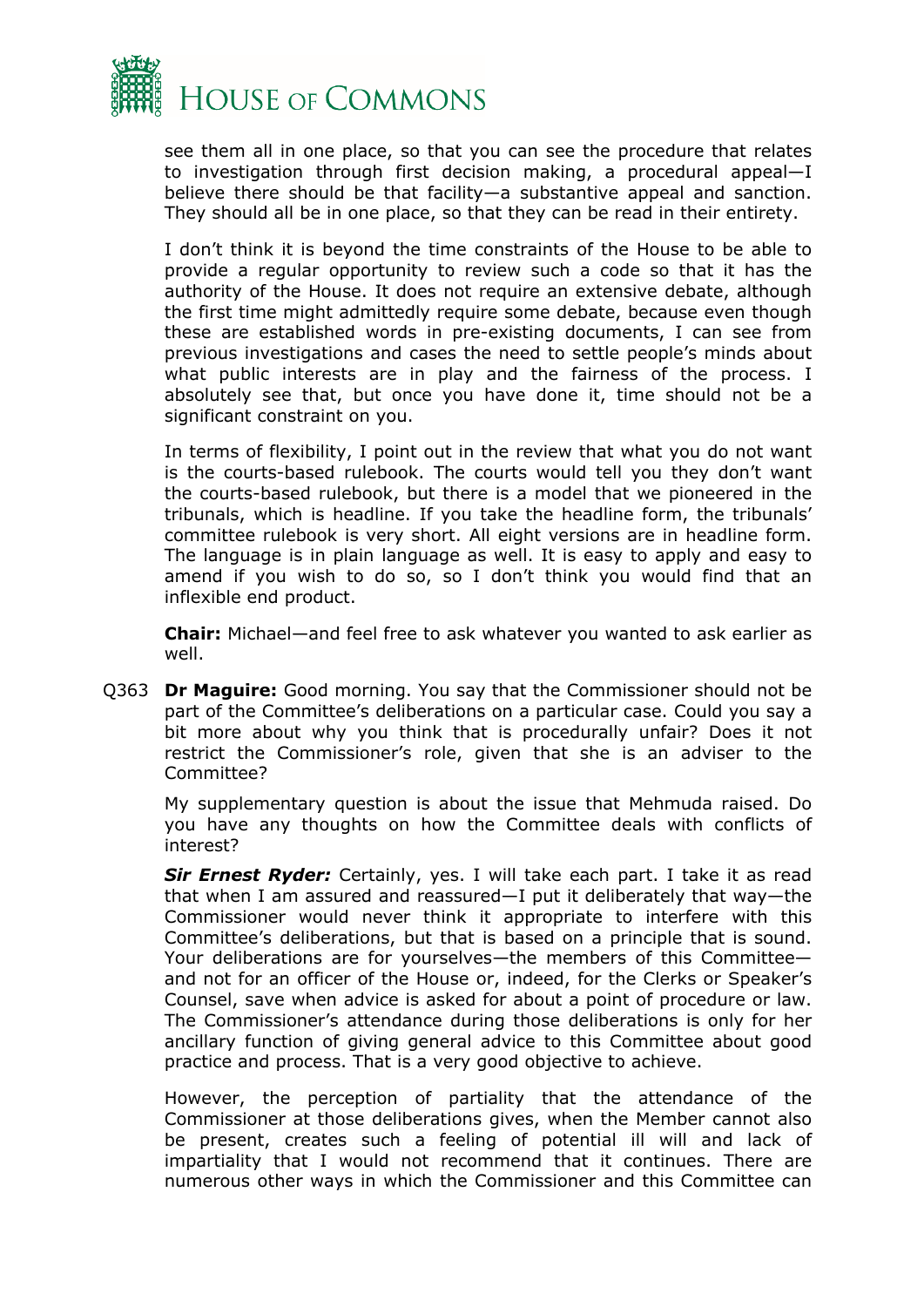

discuss good practice and developments that you would all wish to see. She can bring them forward to you, and you can bring them to her. There can be a discussion about that.

Going back to the two principal concepts that I put forward in relation to fairness, I did that deliberately, because they are the two most likely to arise, both in domestic case law about fairness and in article 6 ECHR Strasbourg case law about fairness. Where you have somebody whose role is merged from investigation into decision maker, the perception of impartiality is degraded. You do not want to be there, because people are unhappy as a consequence.

It is possible. I can show you European examples of the investigator and the decision maker being the same person—or there being at least a very strong connection between them—but in common-law jurisdictions, at least since Pinochet, that has been a relative rarity, and you will see reflected in, for example, the ACAS code. It does not tell you that you cannot do it; it just says, "If practical, don't do it." That is really where I am coming from.

This is about perception. The public's perception and Members' perception are, it seems to me, critically important here. You want to satisfy both that this is an impartial process. As the Commissioner was really very content to say, "I don't need to be there," I thought that was something that I could safely pursue on the public's behalf, because I think they would be happier as well.

Q364 **Dr Maguire:** What about the issue of restricting the Commissioner's role as an adviser to the Committee?

**Sir Ernest Ryder:** It does, but only to the extent that you do not have an alternative opportunity to discuss things between you that you would wish to see develop into good practice. There are bound to be alternatives where the Commissioner appears in this Committee without an individual case being discussed, when it is entirely appropriate for her to remain and talk with you about good practice and for you to ask her questions about that. You also asked about conflict of interest.

Q365 **Chair:** Just before you go into that, the Commissioner is an Officer of the House; she advises the Committee—we meet every week or fortnight, or something like that, and discuss the future of the code of conduct, whether she has enough resources, and all those kinds of things—and that is absolutely fine. It is only when we enter into being a tribunal on an individual case that a different hat has to come into play.

*Sir Ernest Ryder:* I agree. The general advice function is a really important one that I would not want to restrict. I would want the Commissioner to have the opportunity to talk with you all, to make proposals and to respond to your proposals, but when you are acting in a quasi-judicial capacity—in that circumstance—deliberations are entirely for you, and I would prefer that the Member and the Commissioner are seen to be absent at the same time. Then, that perception is absolutely clear.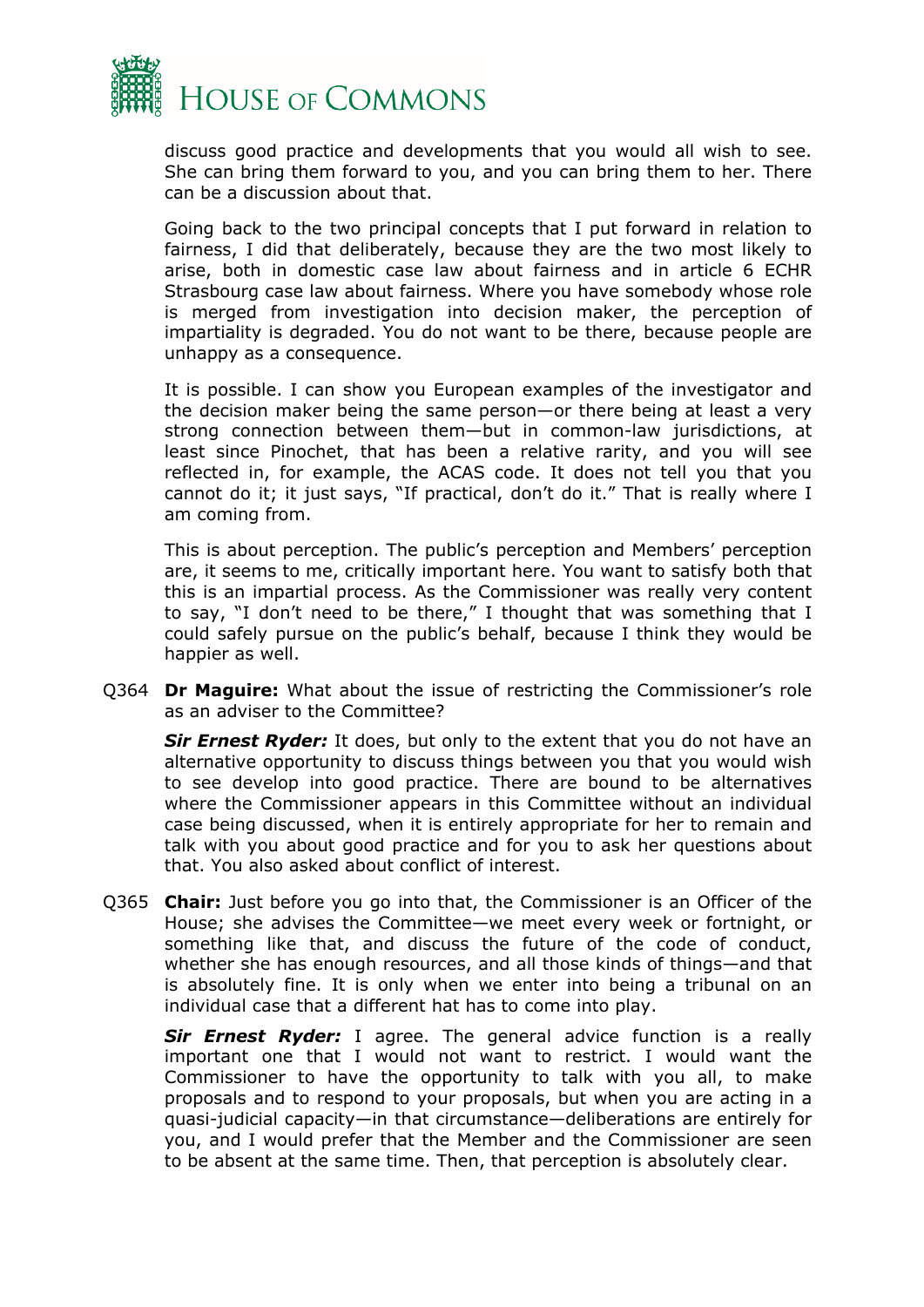

Q366 **Chair:** Okay. You were going to answer the other question.

**Sir Ernest Ryder:** Conflicts of interest are never easy because you can realise only halfway through a meeting that you are in conflict because something has arisen. The easiest way in which that is determined is that everybody acting in a quasi-judicial capacity reminds themselves at the beginning about conflict of interest. If somebody has a sufficiently proximate personal or professional connection—not necessarily a fiduciary connection—to the other person, be it the complainant or the person making the case, then you withdraw, explaining your conflict, straight away.

If that is not possible—I entirely accept that things arise and suddenly bring things into clear focus—you withdraw at the precise moment that the conflict becomes clear to you. Committees are well used to that, I would imagine, as much in the House as anywhere else, but it is never an easy, practical thing to decide. It is also, if I may say so, an opportunity for the individual who feels they may be in conflict to talk to the Chair and the Clerks about it, because that is usually a deliberation from which everybody else can be excluded, and that is a discussion in private about whether someone is likely to be in conflict or not. That is a really good process to have if somebody is worried about what is about to be discussed.

Q367 **Sir Bernard Jenkin:** I should perhaps declare an interest: I recused myself from a recent case, but that was after I had taken advice that there was no procedure for recusal. There is no procedure for replacing the vacancy left on the Committee by someone who recuses themselves. Does that need to be addressed?

*Sir Ernest Ryder:* I would suggest not because there is a difference between declaring a conflict and recusing yourself in the sense of never being a member of the Committee again. If you are simply withdrawing for the case and you are able, as you are today, to take an absolutely full part in the Committee's process for all other purposes, it isn't normally good practice or proportionate for there have to be a substitute for you.

If this Committee had a higher quorum than that in the Standing Orders or if the Committee all had to be present at all times for a determination to be had, I absolutely see the argument that you would be raising—that your absence not only has fundamentally changed the political balance of the Committee, so it is no longer reflective of the House, but has left the Committee without personal expertise, a Member, on an extended basis, and there should be 14 of you to have that debate.

I can see the rationale for replacing a person, but it has to be one that comes for debate before the House. The Select Committees as a whole would have to decide that if somebody is going, the representative function should be filled by someone else.

Q368 **Sir Bernard Jenkin:** There is a confusion because we are a Select Committee—plus lay members, but nevertheless a Select Committee—and Select Committees are elected on a representative basis that somehow the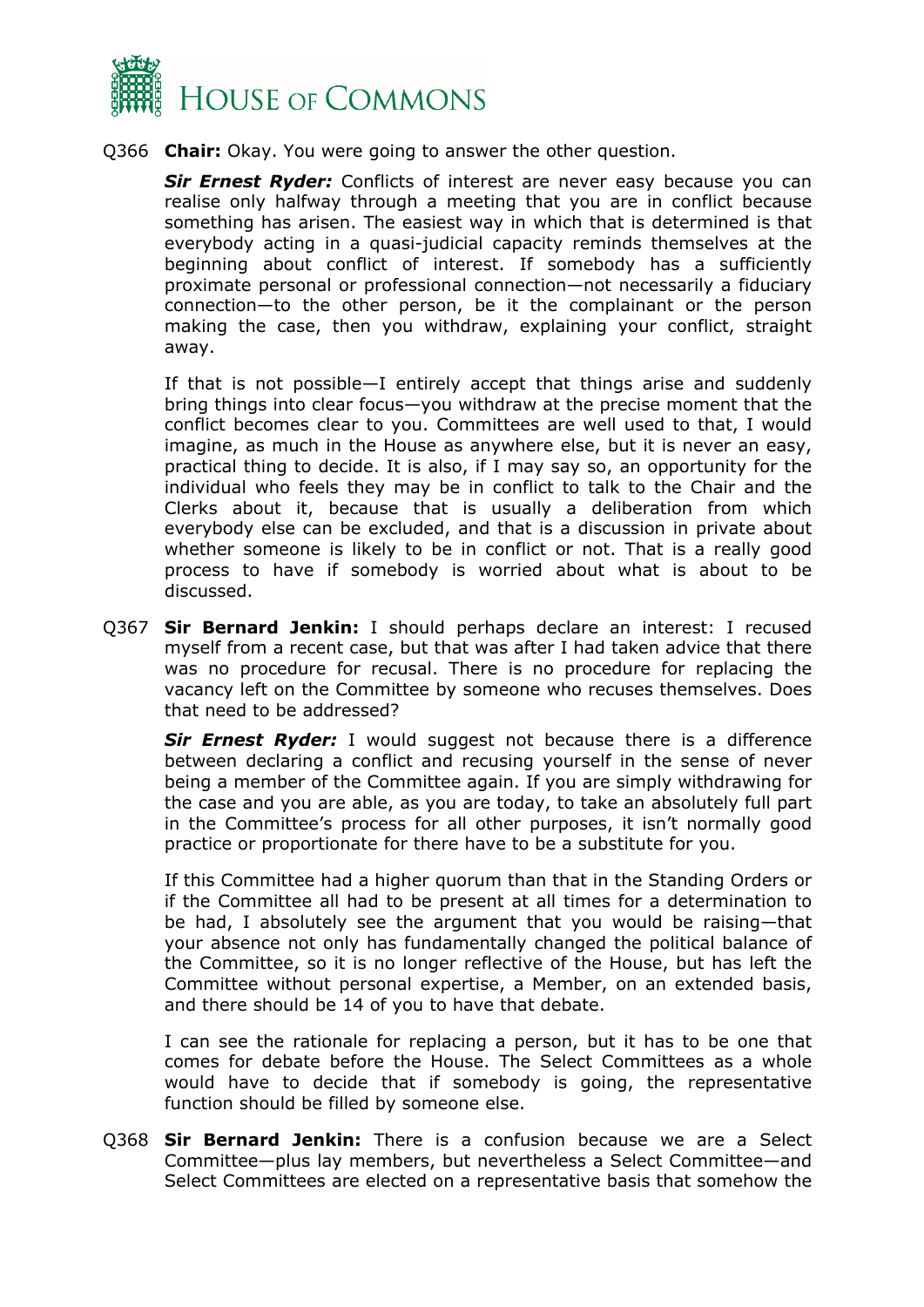

Members on this Committee are sitting in a representative capacity. How do we address that misconception of what the Committee really does?

*Sir Ernest Ryder:* I think the best answer is to go back to the first answer I gave you to the last question. Because you sit here in a personal capacity, you are not representing a political party, but you are representative of the distribution of Members in the House; you are not mandated in essence in relation to the vote you cast if a Division were ever required in this Committee on an individual case. That is why I do not think it is appropriate for you simply to be replaced by someone else. You are not here for a purely party political purpose; you are here for the judgment and skill of senior Members of Parliament in a Committee that needs that judgment and skill to be exercised about the functions of Members of Parliament have. I think it is not necessary to go down that route, but I think the House as a whole would have to say there are some functions that require there to be a balance. If it came to that conclusion, then yes, there should be substitution. It is not something that I am recommending.

Q369 **Chair:** There might be another difficulty, I guess. In a sense, we have the means of recusing: you just don't take part any further in the tribunal process as it were.

*Sir Ernest Ryder:* Yes.

Q370 **Chair:** But the danger of a replacement process is that you would then be elected by the House solely in relation to a particular case. I could see dangers in that.

*Sir Ernest Ryder:* I can't see it working. It would be fraught with political difficulty even if you had a reserve list of people. If we come on to the issue of how one could have sub-panels of this Committee to deal with first instance and appeals determinations, I think that is equally fraught with similar problems.

Q371 **Dr Midha:** Sir Bernard, you did recuse yourself in that instance, and we ended up with an imbalance in a sense. Quite rightly, you are saying that MPs are not representative of their political affiliations; they are acting as individuals. Is another solution—I am sure whether it is right or wrong that, if, for example, Sir Bernard recused himself, somebody else would have to stand down as well just to maintain the balance? So we end up down to 12, or would we keep on going down?

**Sir Ernest Ryder:** For all the obvious reasons, I would not recommend you do that either.

Q372 **Dr Midha:** An MP has a right to sit on a Select Committee regardless. It would be up to their conscience, in a sense.

*Sir Ernest Ryder:* But as Sir Bernard demonstrated, there are circumstances that require an individual, even where there may be grey areas, to say, "I just think this is getting too difficult for me." And that is absolutely right and the right way to do it.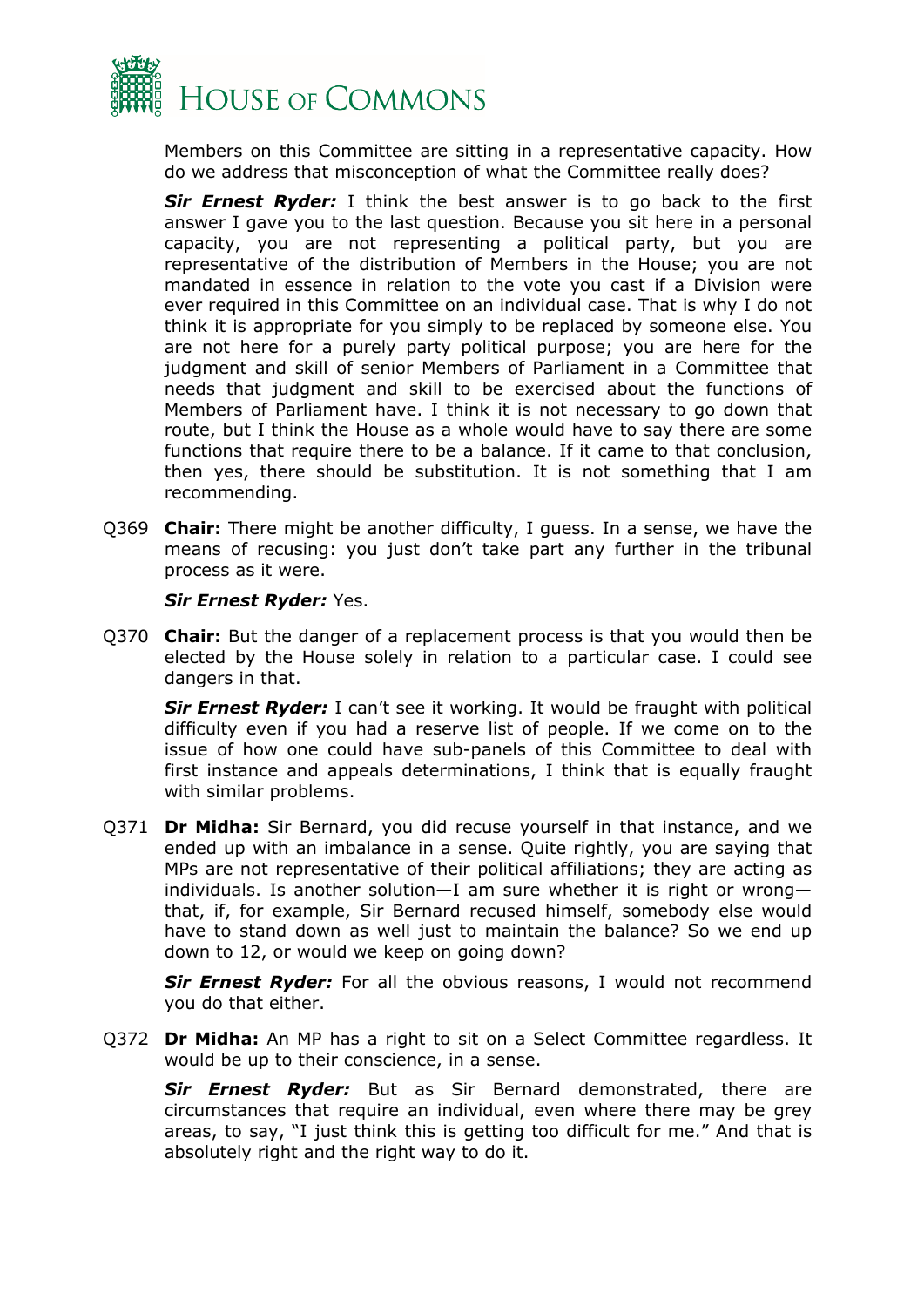

Q373 **Chair:** Grand—thanks very much for that.

I want to take us to the bit that I don't fully understand, so please help me if I am being very stupid. On initial case discussions, or ground rules hearings, could you just explain how you think that might work? Who is in the room and what are we deciding?

*Sir Ernest Ryder:* Ground rules hearings or pre-hearing reviews before a meeting are a commonplace across almost forms of adjudication now, so they are becoming relatively well practised. It is like a deliberation, so there would be no Member here, and there would be no Commissioner, but the Clerks and, if you required legal advice, Speaker's Counsel of course can be here—you are entitled to be clerked for that purpose. This is an opportunity to set up the more complex meetings that you are going to have, so if you know that a Member is going to require evidence that has not been taken by the Commissioner, or there are suddenly new witnesses who are required to be seen by the Commissioner, you would want to decide what to do about that before you are met with the issue in the meeting, where you are hoping to come to a provisional conclusion. Likewise if the taking of oral evidence during a meeting is genuinely for credibility purposes—so that, unusually, the facts are not agreed or there is a significant dispute between two different witnesses, one of whom may be the Member—that should be set up properly, so that both witnesses understand that the questions come through the Chair or, as you have done today, from the Committee, with the Committee's permission, and it is not an opportunity for the Member to cross-examine the witness or vice versa, because that is not what an inquisition is. Setting the procedural ground rules is what one does in a meeting of that kind. It is deliberations, and you set out answers—

Q374 **Chair:** But it is a deliberation of the Committee with its advisers, but not the Commissioner.

*Sir Ernest Ryder:* Absolutely right, and you can, at the end of it, say, "We have decided not to do A, B and C, because we know we are being asked to do that," because the Clerks have properly canvassed that with the Member and the Commissioner beforehand.

Q375 **Chair:** In a way, certainly that is what we did in the Boris Johnson case, isn't it, because we decided we were going to ask for some more information of our own. We didn't ask the Commissioner to do it, and I think what you are suggesting is that in that case we would have been better off to ask the Commissioner.

*Sir Ernest Ryder:* I would always recommend you do that first, so that the standard of investigation is the same, but that has to be in the Committee's discretion. There are always going to be urgent time constraints, or for that matter political constraints. Presumably, getting the Prime Minister to sit here and answer questions is something that is a properly organised event.

Q376 **Chair:** One of the other things we have done is that we have left it entirely up to the Member whether they want to give oral evidence to us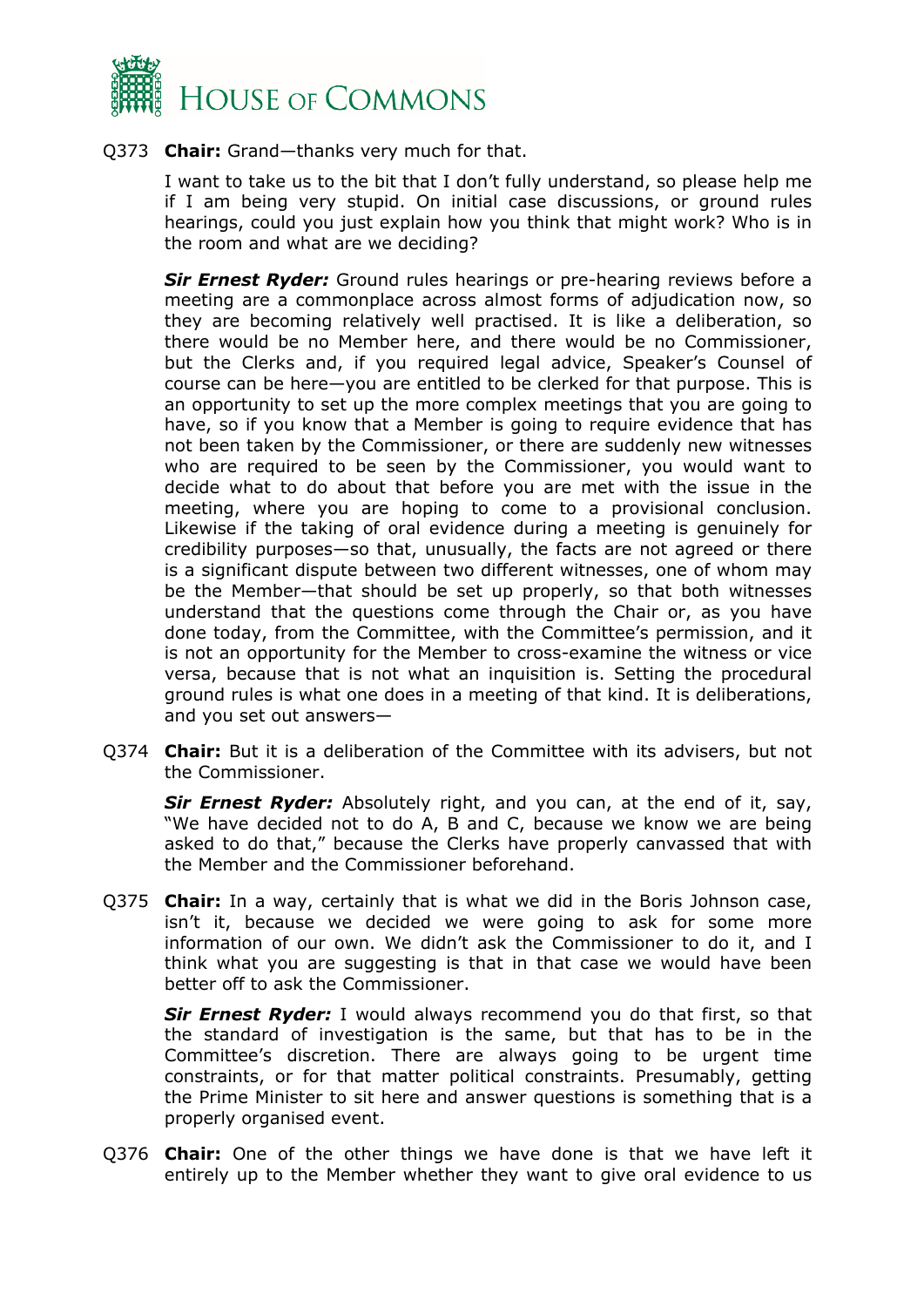

or not. Do you support that, or should we be standardising that so that all Members give evidence?

*Sir Ernest Ryder:* No, I think that should remain a matter for the Member. If I go back to the Lord Reed point in Osborn *v*. The Parole Board. You start off with the Member's evidence in good faith. If one starts to have a process of demanding evidence, you are putting yourself in a position where you may be thinking, "What inference shall I draw from silence?" In an inquisition, the ability of the Member not to say anything more than they have already said to the Commissioner is something that should be respected. You as a Committee may decide to draw adverse inferences from what they have said, but not from their silence and desire to simply say, "I've said my piece. It's now over to you."

Q377 **Sir Bernard Jenkin:** I have two questions related to that. I do not know how much consideration you gave to this, but it has been the practice of Commissioners to take most of their evidence in writing, and in one case we went back and wanted more information. What is your view about how much should be done by correspondence and how much should be done by face-to-face interview?

*Sir Ernest Ryder:* I think that is very difficult for me, outside of the investigatory process, to say, because that is a proportionality and relevance question. Quite often, correspondence is sufficient, because you are not asking for the statement to be on oath; it is simply a written exposition so that you have advance notice of the content. So correspondence can be quite sufficient, as long as it's transparently disclosed, which is what I believe it to be. The written evidence is so much more helpful because the Commissioner can ask the supplementary questions for you in advance. Then you've got that in writing and you've then got the ability to see how the story develops. I mean "story" in the non-pejorative sense. It is the narrative.

Q378 **Sir Bernard Jenkin:** But where the exchange of correspondence is possibly evasive, or just inconclusive, should there be more readiness to resort to face-to-face discussion?

*Sir Ernest Ryder:* There should be a readiness to resort to face to face because if there is any likelihood that the Committee would regard it as evasive, the Commissioner should feel bold enough to say, "I want to speak to you and ask you questions." If the Member is declining, that is what the Commissioner is writing to you in the memorandum—that she has given the Member that opportunity and that is as far as the Member is willing to go.

Q379 **Chair:** On the back of that, in such an instance would it be a legitimate position for us to adopt that we are not only inviting you to give evidence, but we are requiring you to give evidence?

*Sir Ernest Ryder:* Yes, I think there are some evasions that are sufficiently significant that it is appropriate for the Committee to use its powers.

Q380 **Sir Bernard Jenkin:** On the other question, one of the disadvantages of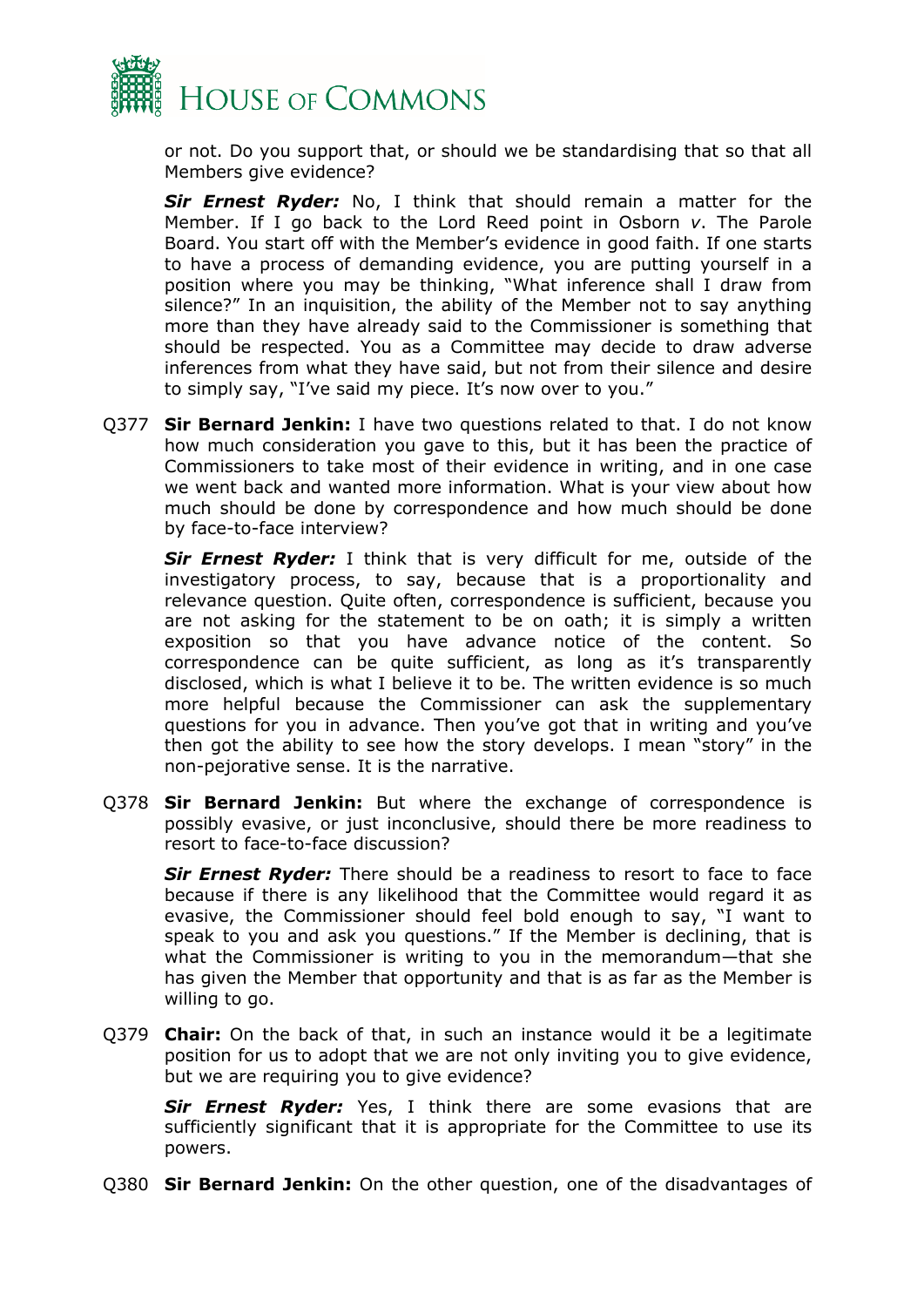

not having a conversation between the Committee and the Member is that the Member can resign themselves to their fate and, if you like, regard it as something that has been done to them, which was unfair and they had nothing to do with, and they remain in a kind of defiant state. I can think of a few instances of this because there has not been, if you like, a judge in front of the accused, saying, "Now, you've done this and you've done that, and this is what we've decided. Do you understand what we've decided, and why?" That conversation never takes place. How do we have that conversation?

**Sir Ernest Ryder:** The conversation is, as you have intimated, cathartic. I cannot think of an example when it isn't. Nobody giving evidence, me included this morning, is in the same position that they would have been in while doing so on paper, and it is a very good exercise for judges, if I may say so, to sit on the other side of Select Committees and similar bodies to answer questions from Members, and indeed from members of the public. There are real purposes to it. I absolutely agree with you, but I think it would be a rarity that the Committee enforced the attendance to enforce the discussion.

I said in answer to one of your questions, in the conclusion of my review, that giving people leeway to talk to their case, in the way they want to, is the norm. I think that has to include sufficient leeway to be silent, but there has also to be an opportunity to say to somebody, "It would be better if you explained it to us."

Q381 **Sir Bernard Jenkin:** I am thinking this is meant to be a learning process. It is meant to be about creating forward accountability for other people in the future, so that lessons are learned. Quite often, we feel that lessons aren't learned. Should we do that offline? As a matter of standard procedure, should we have a conversation offline with the Member so that they understand why the decision is being made?

*Sir Ernest Ryder:* In the process of preparation, it ought to be the norm that the correspondence between the Clerks and the Member indicates, with this Committee's sanction and its authority, that it is always a good idea to discuss a case with the Committee when that invitation is made, and the Committee will rarely summon somebody, because the Committee will take somebody in good faith. Credibility is a subsequent decision that you come to when you have heard what is being said. Getting that across to somebody is very wise. I wouldn't normally recommend a private session after a hearing because you'd debate your conclusions with the Member, no matter how much you may not want to. You may reflect on the fact that judges, constitutionally, cannot comment on their judgments, for very good reason. One, you never say the same thing twice. Two, you actually give somebody a second bite of the cherry without the appeal. I wouldn't recommend that.

**Sir Bernard Jenkin:** That is very interesting.

Q382 **Chair:** One little question: you mentioned "on oath". Now, theoretically well, not theoretically; it is true that a Committee can require somebody to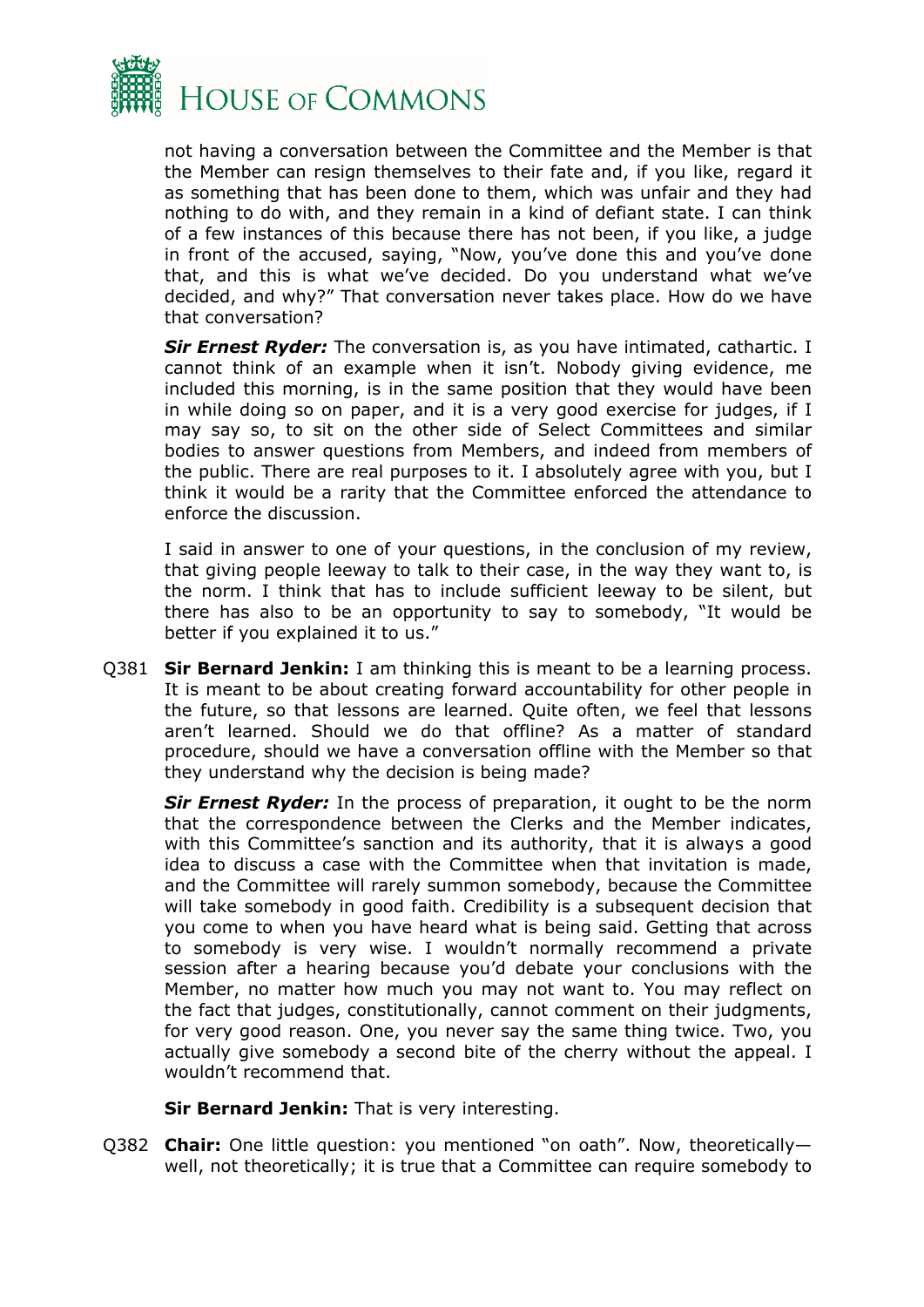

give evidence on oath—obviously, if you suddenly decide for the first time ever to say, "Right, under the Parliamentary Oaths Act, I now require you to give evidence," that implies that we are not taking you in good faith. Do you have a view on that?

*Sir Ernest Ryder:* I wouldn't revert to the taking of evidence on oath. I think it is either a standard practice that one has the oath or affirmation, or not. The standard practice before Select Committees is not.

Q383 **Chair:** Grand. The Committee would be making a decision having done all these processes. We would then produce a report in the normal way. Before it goes to appeal, should that be public, or should it only go to the Member concerned?

*Sir Ernest Ryder:* I am quite in favour of the process that judges use in court tribunals: having the determination of the Committee in draft to the Member for a period of time—one week, 10 days; in a judicial capacity it can be as short as 48 hours—so that the Member can think about it and take advice on the content. Taking legal advice on the content would not be an inappropriate use of a legal adviser. You are then able to say that time will run for an appeal from a particular date, which can be the date of delivery of the draft, after which it will no longer be confidential unless you have appealed. The appeal body can then decide whether to continue the confidentiality for a short period of time.

Q384 **Chair:** What about if there is a complainant? Does the complainant get that as well?

*Sir Ernest Ryder:* I would not advise so, because this is not an adversarial process. Here, you are not seeking to say to the complainant, "One of the points you wanted to make is decided in this way. Do you want to suggest any corrections to the way we've done it?" That is not what you are about. Because this is a public interest determination, you are only giving this to the Member in the same way that one would in the Salmon procedure used in inquiries—that is, you are cross-checking your determination with a Member to allow them to take advice on it before it goes public.

Q385 **Chair:** In the adjudications you referred to, is there a confidentiality requirement on the person who is receiving it, and how is that enforced?

*Sir Ernest Ryder:* Absolutely, in the court context, there is a very recent case that demonstrates it. It is a contempt in the face of the court to breach the rubric which says that on its face: you may not publish this document and you may only discuss it with your legal adviser. Your Committee is entitled to come up with a similar form of restricted publication in order to maintain confidentiality. It would then be punishable in relation to contempt in the way that any other contempt of this Committee would be. I appreciate that is a whole new chapter, that I have not asked.

**Chair:** This is a box labelled "Pandora". Thank you for that.

Q386 **Andy Carter:** Sir Ernest, can I pick up on one of your points about how, in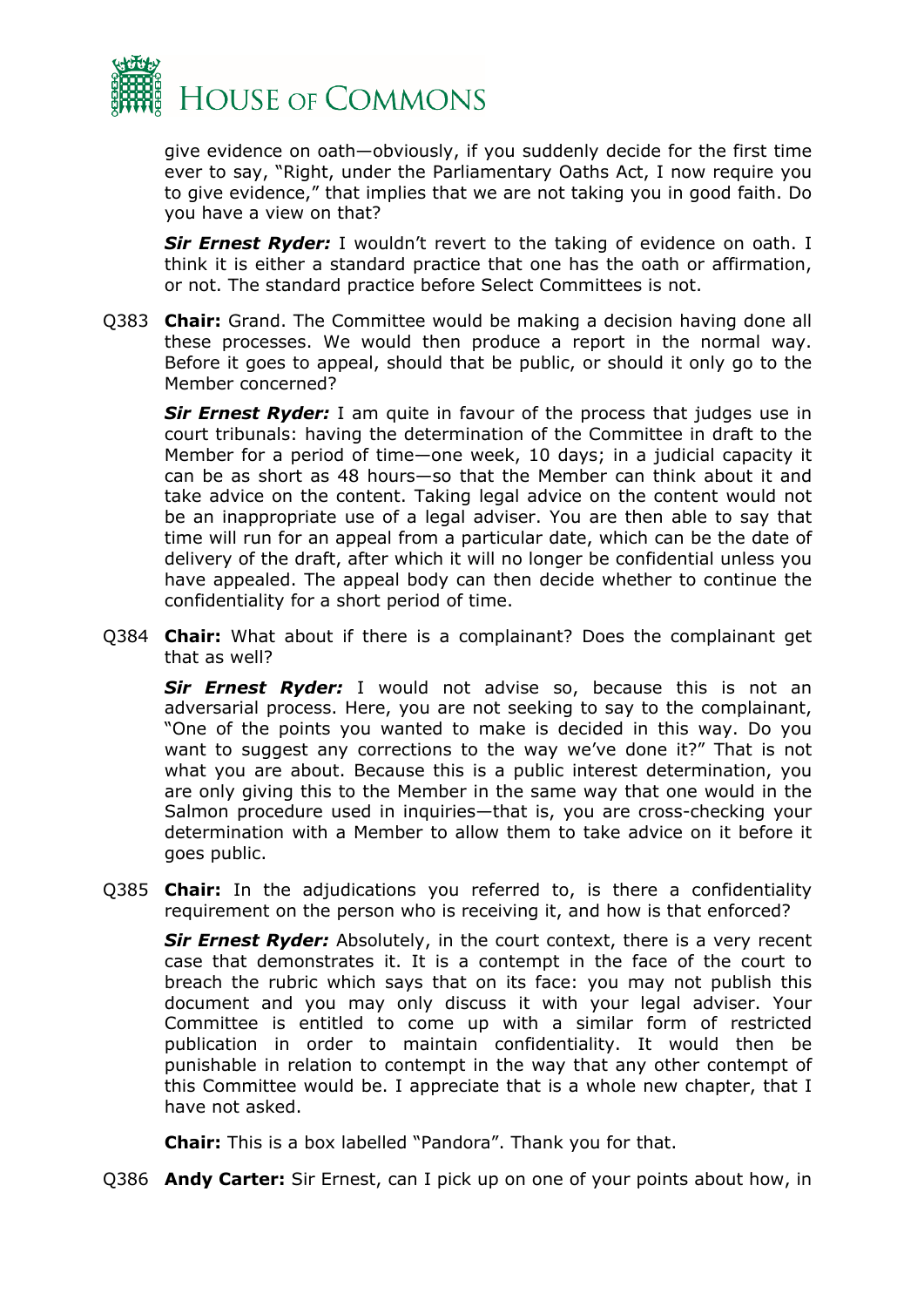

a court environment, a judge would never comment on the outcome of a case. Do you think it should be the case in this Committee, given the quasi-judicial nature, that comment after publication should be restricted solely to the report that is published?

*Sir Ernest Ryder:* It is a very nice discipline to have for anybody who is acting in a quasi-judicial capacity. However, I have to acknowledge that half of you are Members of Parliament and have the very privilege of freedom of speech in Parliament that I am relying on as part of the source of parliamentary law and you cannot be restricted from making comment, at least in that context.

There is a good self-imposed ordinance in relation to private comment which becomes public, because it is the gossip in the Tea Room, for example. I think that is an appropriate self-denying ordinance.

Q387 **Andy Carter:** Thank you; that is very helpful. Can I move on to the appeal process and structure that you have identified? For Committee members' benefit, in our November report, we talked about four options for appeal process: setting up an internal sub-committee, referring any appeal to the Independent Expert Panel, creating a new appeal body, and retaining the status quo. You identified that you thought the IEP was the best route to go down. Given that you said right at the start of your evidence that you felt that an external body was not the right place to go for making judgments on Members of Parliament, why did you go with the IEP?

*Sir Ernest Ryder:* Because the appeal that I am recommending, which is there because of the potential seriousness of a sanction on the reputation of a Member and the House, is effectively on a point of law or procedure, unless there is new evidence. That is not the same as the parliamentary skill in relation to the function of proceedings that the members of this Committee bring.

An external body with legal expertise is perfectly capable of bringing its expertise to bear on a point of legal procedure that has gone wrong, an investigatory point of procedure that has gone wrong, or whether something genuinely is cogent new evidence that could not reasonably have been obtained and that would make a material difference—the three classics of the appeal process, which are in the existing IEP's routes of appeal guidance. They would work here, because it does not need to debate what a parliamentary function is or what the standard is below which someone has gone, which is for the members of this Committee.

I see a very clear distinction there. Whether the IEP or another similar independent body should be chosen, I think is a resource question. The IEP is set up for a purpose. I have seen what it is doing. The purpose is the same one as the one that I envisage. Therefore, it should work. But it would need to be sufficiently resourced to be able to work, because you will have some urgent procedural appeals, as well as some slightly more long-standing appeals against sanction or ultimate determination points.

Q388 **Chair:** May I check whether I have got this right? I think that the process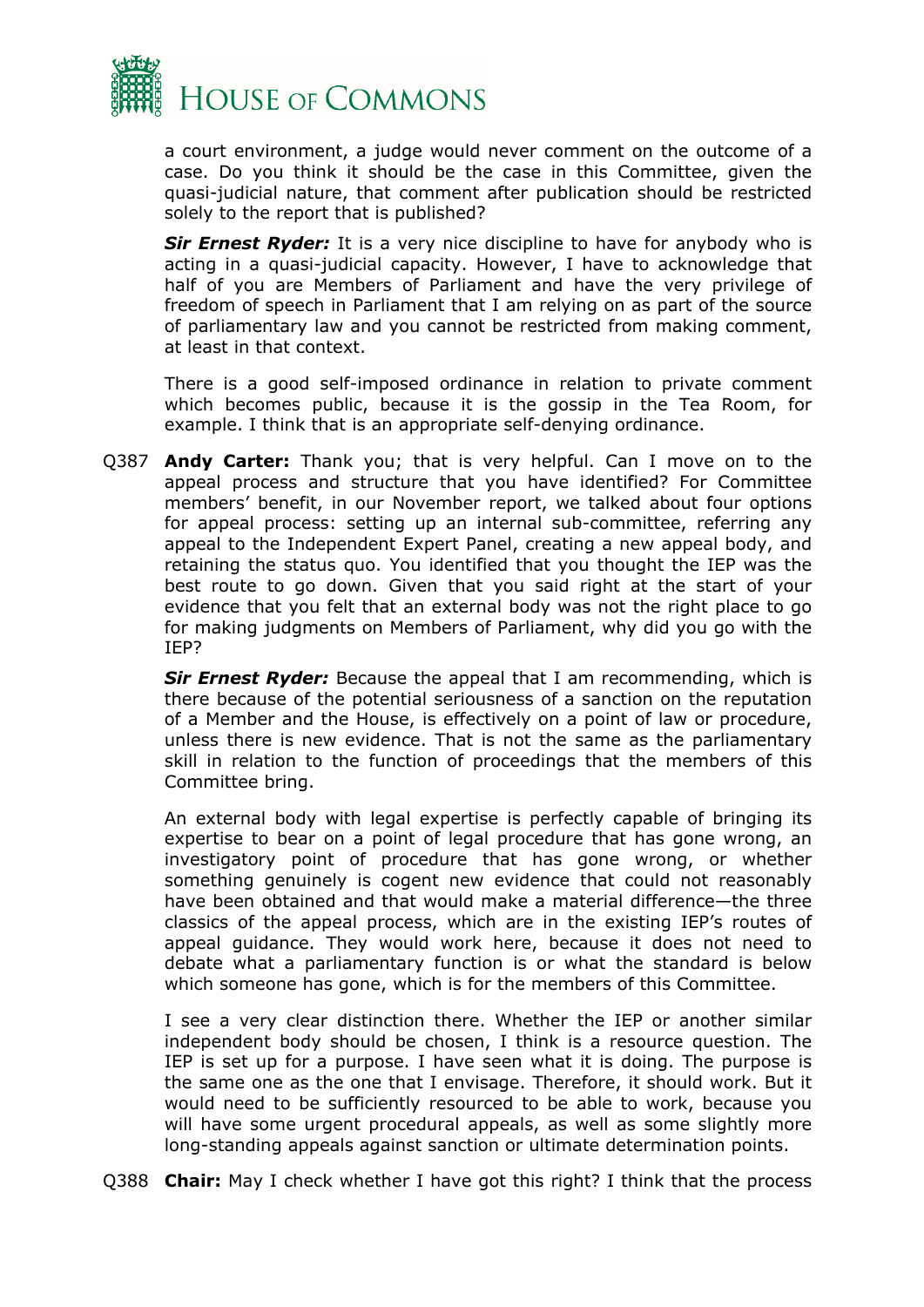

you are suggesting is, first, that the Parliamentary Commissioner for Standards decides whether to launch an investigation and appoints an investigator or investigators. The investigator reports to the Parliamentary Commissioner. The Parliamentary Commissioner, if she thinks that there is something that can be rectified, deals with that and it is all fine, done and dusted; if she thinks it is more serious, she reports to our Committee. Our Committee decides, first, how we will deal with the case, and then whether there has been a breach and what the sanction should be. A panel of the IEP will then decide whether to hear an appeal on both those elements in one, or—?

*Sir Ernest Ryder:* It would depend on the grounds of appeal. I have made it very clear: a modern appeal process does not allow someone to say generally, "I don't like this"—

**Chair:** You cannot rehash the whole argument, yes.

*Sir Ernest Ryder:* It has to be, "What is the ground of appeal?", so you set out the rights of appeal in advance, in the way that you already have to the IEP on the ICGS cases.

Q389 **Chair:** If the IEP then upheld the original decision of the Committee, in essence what would be published is the decision of the Committee.

#### *Sir Ernest Ryder:* Yes.

Q390 **Chair:** If they decided to disagree, whether on the sanction or not, they would publish their own report.

*Sir Ernest Ryder:* That is right. A possible route that the Committee might be interested in, which I could have expressed more views about, is: if the IEP decides that there is an appeal on one or more grounds, it could send it back to the Committee to redetermine those two things. That is not an inappropriate thing to happen. In fact, one could argue that if there were any question about the functions of Parliament, its Members and standards, that is exactly what the IEP should be doing. It should not arrogate to itself a decision that is the Committee's; it should only make a decision where there is—it is what the Court of Appeal does—plainly no other solution than x, when you can go for x, but where it is x and y, you send it back to the Committee.

Q391 **Chair:** Then, any decision—whether the appealed version that still requires a sanction, perhaps a lesser sanction or possibly, I suppose, a higher sanction, or the original decision of the Committee—goes straight to the House for a straight up-down vote without amendment or debate.

*Sir Ernest Ryder:* That is my recommendation, yes.

Q392 **Chair:** That gets around Andy's point. When I have to speak to a motion in the House, I am always slightly conscious that, apart from anything else, a Minister has to speak to it first. That always seems rather curious. Mostly I try to say exactly what we said in the report.

*Sir Ernest Ryder:* I understand that difficulty. My quite strong preference, and the view I immediately came to when I listened to Lord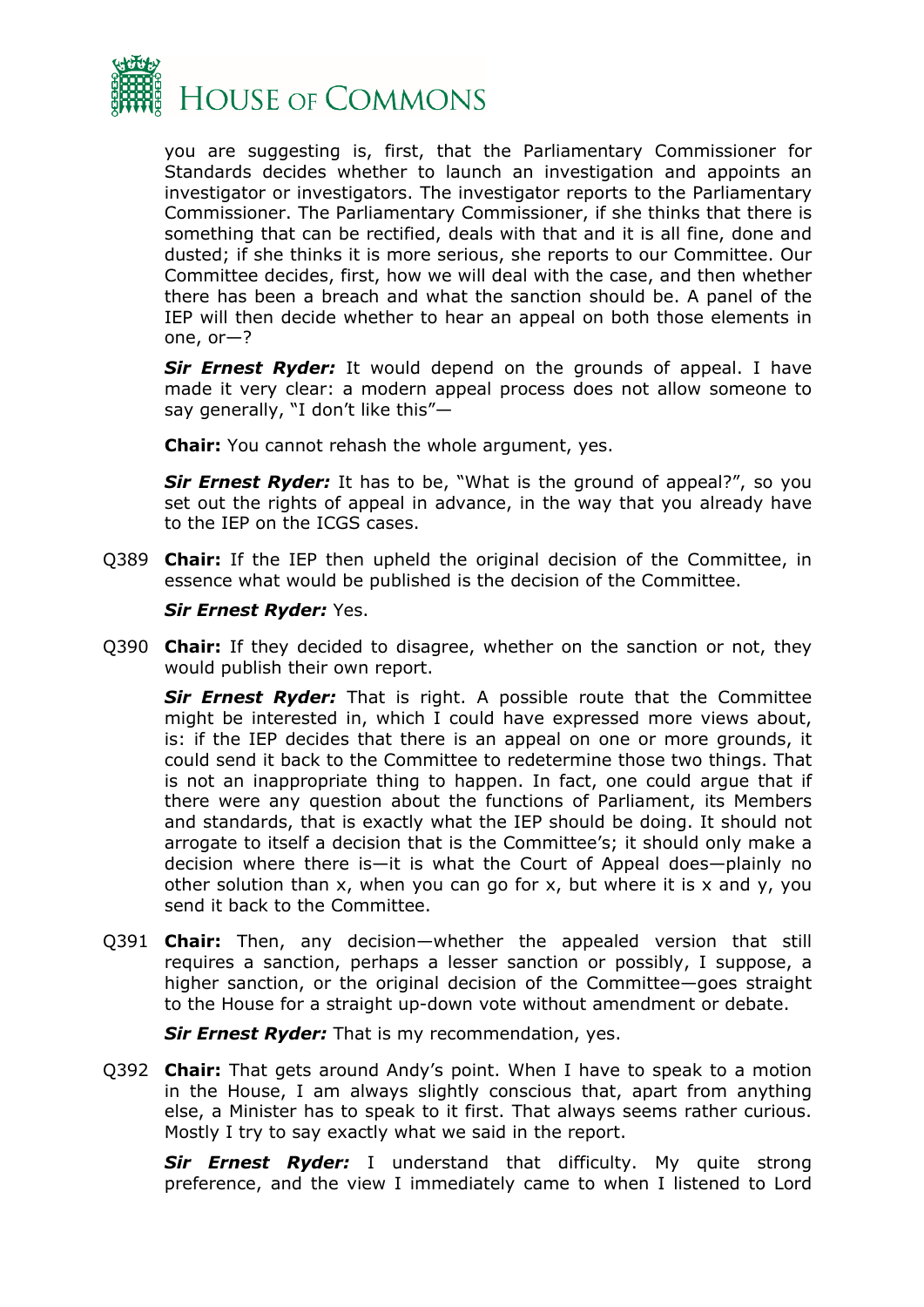

Evans's evidence, is that, if there is ever the suggestion—though one hopes there won't be in future—that an organised group of Members of Parliament can in some sense get around the public interest by having an amendment to a motion, or by having an extended debate on it, the solution is that the House is effectively a jury on that point. It is not giving reasons. It is not a reasoned appellate mechanism. It is not a second appeal, even. It is simply making a decision: "Was this a breach? Is this sanction right?" It is a straightforward yes or no.

Q393 **Sir Bernard Jenkin:** If there is a formal appeal process, I agree with you that the case for the House re-debating the question falls apart, because there has been a complete process. The only reason that there was a recent row about this is because it was contested as to whether there was an appeal process.

*Sir Ernest Ryder:* I can understand that point. That is why I would wish to characterise what this Committee does not as an appeal but as the full merits-based decision.

Q394 **Sir Bernard Jenkin:** Right. On the question of the IEP or IEP-type panel that hears the case, in the case of bullying and harassment and all that, it is so clearly not a parliamentary matter; parliamentary advice to understand how Parliament works is not necessary. In the case of all these matters of conflicts of interest, Members of Parliament have to navigate conflicts of interest all the time. Some are perfectly acceptable conflicts, and we have procedures and ways of making conflicts transparent. It is when they are mismanaged that we have to adjudicate so often.

I have become a convert on this. I used to think that we wanted a purely quasi-judicial process—to get the MPs out of it. What would you say to the suggestion that even the IEP bit of it—the appeal—should still have access to, say, a senior Member in an advisory capacity, appointed specifically for that case to be on hand to advise the panel and say, "No, no. Wait a minute. That's not what happens in Parliament. This is what happens in Parliament"? We live in a very funny little bubble in Westminster. Parliament is an extraordinary institution. One or two of the lay members may be the first to agree that they are quite surprised sometimes by what they discover about how Parliament works. That understanding is necessary to have a process that is credible with the people who are being adjudicated upon.

*Sir Ernest Ryder:* The difficulty with that is identifying who those Members should be. If I reflect back probably to the first Joint Committee report on privilege, there was at least a suggestion that Privy Counsellors might be put into that position until somebody thought it through logically and realised that the opportunity for there to be a Conseil d'État within Parliament was perhaps not a decision we should take lightly without having thought it through in advance—just as a judicial tribunal in Parliament is something that one would not take lightly, without thinking it through.

What you have developed at the moment is clean, clinical and relatively easy to operate. Putting advisers into what is effectively a legal appeal is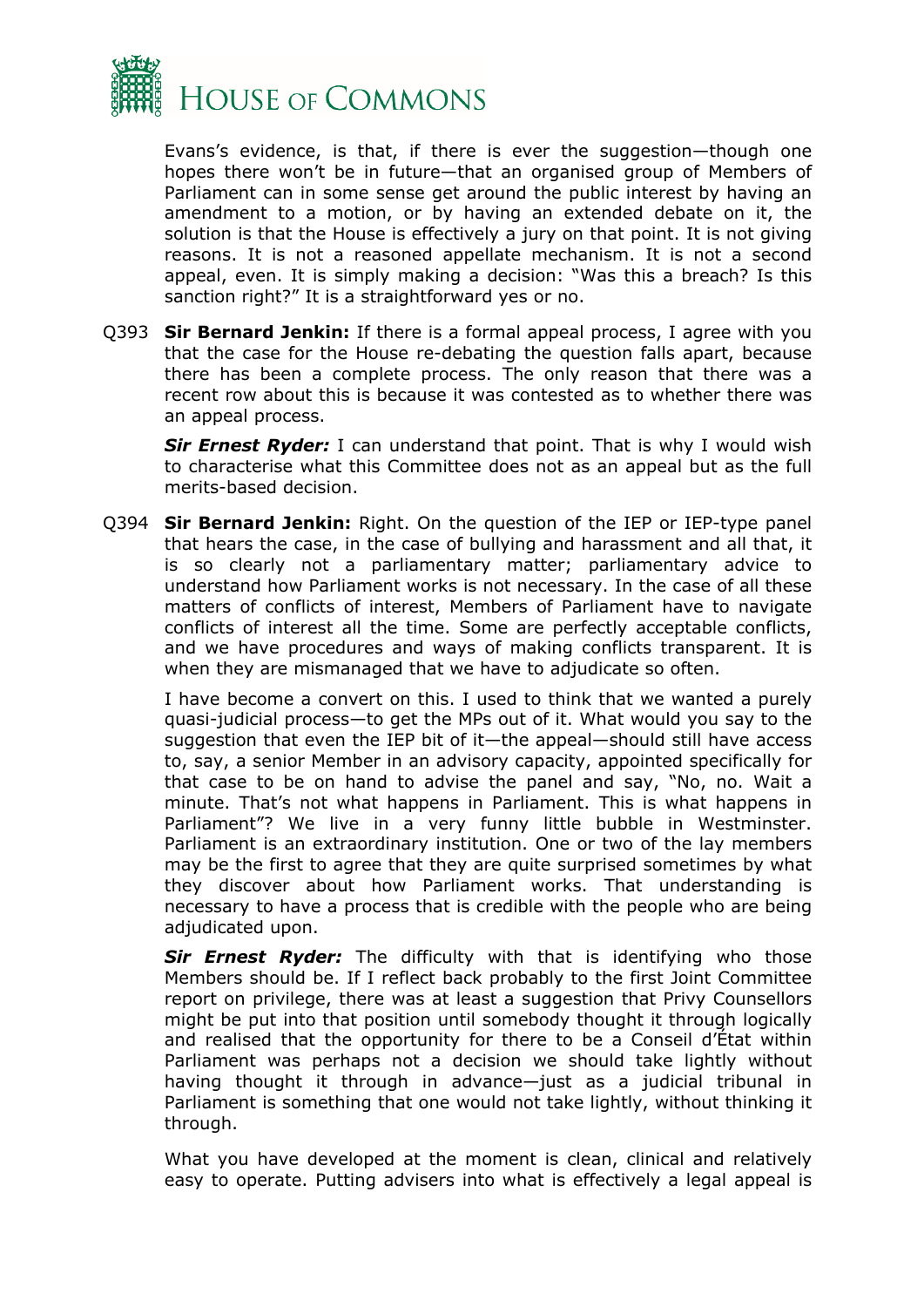

something I would not do, because you are never going to arbitrate who that should be for the particular circumstances. There will always be somebody who is not going to be happy about that.

There is a process that would work, however. If the IEP needs advice, it should come back to this Committee. That is an absolutely clear point that one could put into the code of procedure: if there is any question about what it is that the IEP is doing in relation to parliamentary function or conduct, it is this Committee that advises, not them.

Q395 **Dr Midha:** I want to pick up the issue of sanction—going to the Floor of the House and passing it without debate, and so on. I can see the logic of that, but it would require an incredible amount of self-discipline on the part of every individual MP. Some MPs might say, "It's the sovereign will of Parliament. I can decide whatever I want to do because I am an elected Member." How do you get around that?

*Sir Ernest Ryder:* I think the House has been around long enough to understand that there are some things that you have to be disciplined about. Standing Orders reflect that. I am suggesting that we might just tweak 149 and 150 a little to make some things very clear, so that they wouldn't just be in the code of procedure; they would be in the Standing Order. There is the temptation to debate and amend, but, from my perspective, if I was the person at the end of this, having somebody debate my life in public is probably not what I would want to be done. However, having it debated here, in a professional environment, is what I would expect to happen if I accidentally or deliberately passed the threshold of inappropriate conduct.

Q396 **Chair:** It was one of the first debates in this Parliament, actually. When we were setting up the IEP—during the final bits of setting it up—the original notion allowed for a debate and amendment. I tabled the amendment saying that that shouldn't be allowed, and that got carried. I think the House has already sort of half swallowed this pill.

**Sir Ernest Ryder:** I think it has, and I think it understands why it is important. The no vote on a Division is as important as the yes vote. If the House is saying a straightforward no, that is quite powerful. It is quite appropriate. There will be some things where the House thinks, "This is marginal and too political, and therefore the answer is no."

Q397 **Yvonne Fovargue:** Why would you recommend scrapping the provision for the investigatory panels? I realise that they have never been used, but why would you recommend scrapping them rather than having them as a backstop?

*Sir Ernest Ryder:* I came to the conclusion that the purpose of the investigatory panel was unclear. It was opaque. Is it meant to be an investigation? What is it actually meant to be? If it is meant to help the investigator, or to be the investigator itself, it is a very cumbersome method of trying to obtain evidence from people. And if you are going to have it, what on earth is the constituency of the investigative panel for it to be fair? An Officer of the House is one thing—operational independence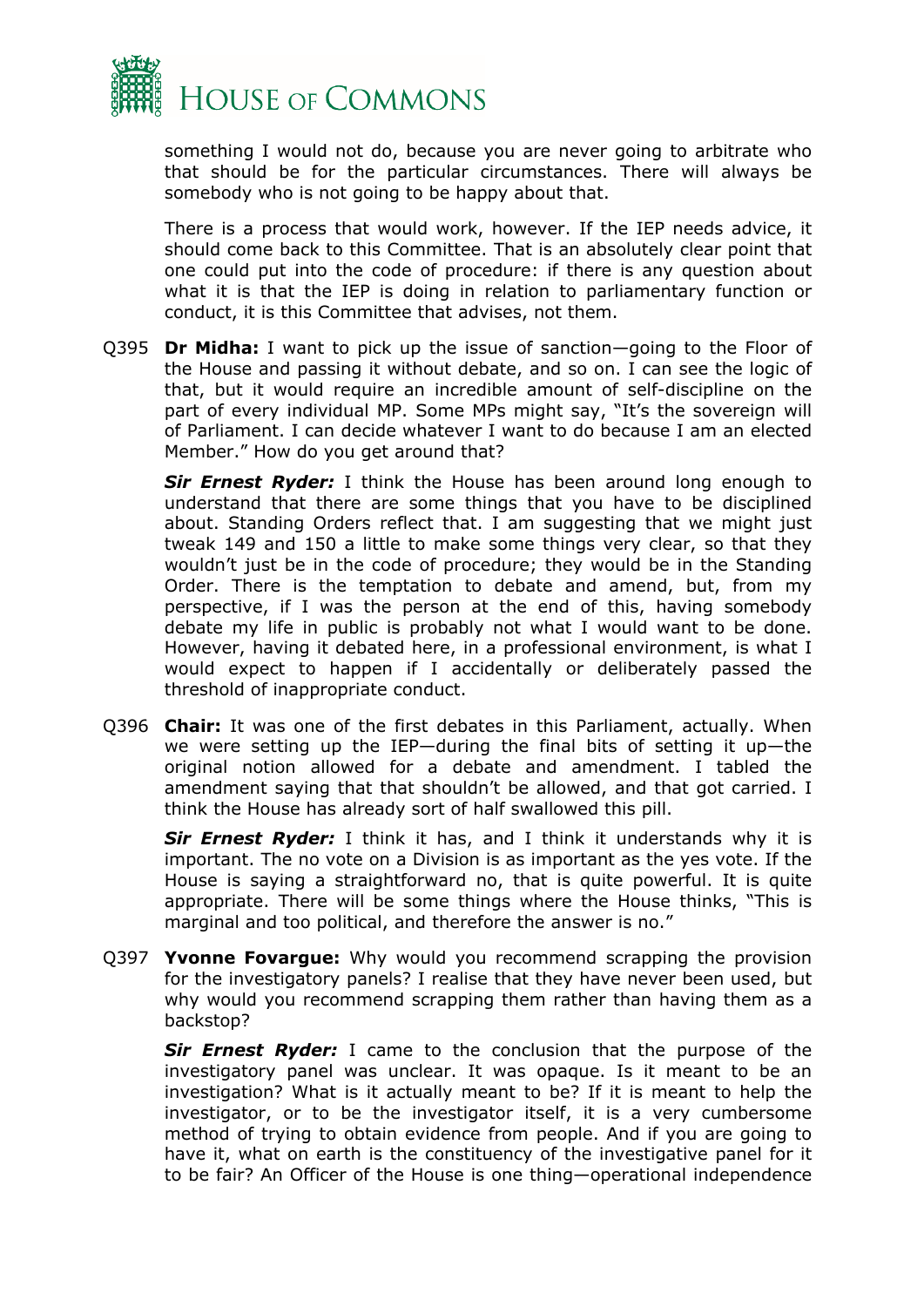

is guaranteed and you cannot seek to influence her; that is very clear—but who is going to sit on the investigatory panel? What happens if they are split 2-1 or 2-2? And how do they garner evidence in a way that an individual person charged with that cannot?

I was left thinking that this was itself a possible confusion between investigation and first instance decision making. If it is the latter, it is not as good as this Committee because it does not have the balance of public interest reflected in its membership. At the end of the day, I could easily see why it had not been used: it was unclear as to its purpose and it was cumbersome. So with respect, I agree. It should go.

**Chair:** Grand. Rita, did you want to ask a question?

Q398 **Mrs Dexter:** Yes please. It may be a really simply one. A few minutes ago, the Chair sought to clarify that he understood the steps of the procedure that you recommend. In introducing his question, he said that the Commissioner decides whether there will be an investigation and then appoints an investigator, and so on. When I joined the Committee four or five years ago, the practice of drawing a distinction between the Commissioner and the investigator was not evident. I never heard them described separately in the way the Chair just has, but I routinely hear them described separately now. I don't like it very much. I think it is wrong, in principle, and I am worried about where it will end up. I think it is partly because of what happened with the setting up of the ICGS, where there was a necessity to buy in investigators to undertake the necessary investigations with the appropriate expertise. The House could have simply given £1 million to the Commissioner and she could have employed her own investigators. It could have had the same structure and routines as the investigations into code of conduct complaints. My point is about the new practice, as I see it, of identifying the idea of an investigator separate from the Commissioner. Does it matter, or shall I just give up on this?

*Sir Ernest Ryder:* It matters in ICGS cases because the investigators are ringfenced, and what the investigators find goes to the Commissioner. That is a division of function in just the same way as, in the non-ICGS cases, what the Commissioner finds comes to the Committee. For exactly the same reasons I have described in the review, that division of function in terms of impartiality is important.

However, in these cases—the non-ICGS cases—the only purpose of having investigators who are not the Commissioner is that the Commissioner will need deputies and delegates to do the work, but she takes total responsibility for what they do. As I understand it, there is no issue about that. It is not that you would be seeking to criticise an investigator. She puts her name to everything that comes here in the memorandum, so you do not have to regard the investigator as being a subset or something different in the cases that we are talking about—the non-ICGS cases.

Q399 **Chair:** Some of the press reporting of your report seemed to suggest that you wanted to limit the powers of the Commissioner—you wanted to cut her back or make it more difficult for her to do her job. I don't think that is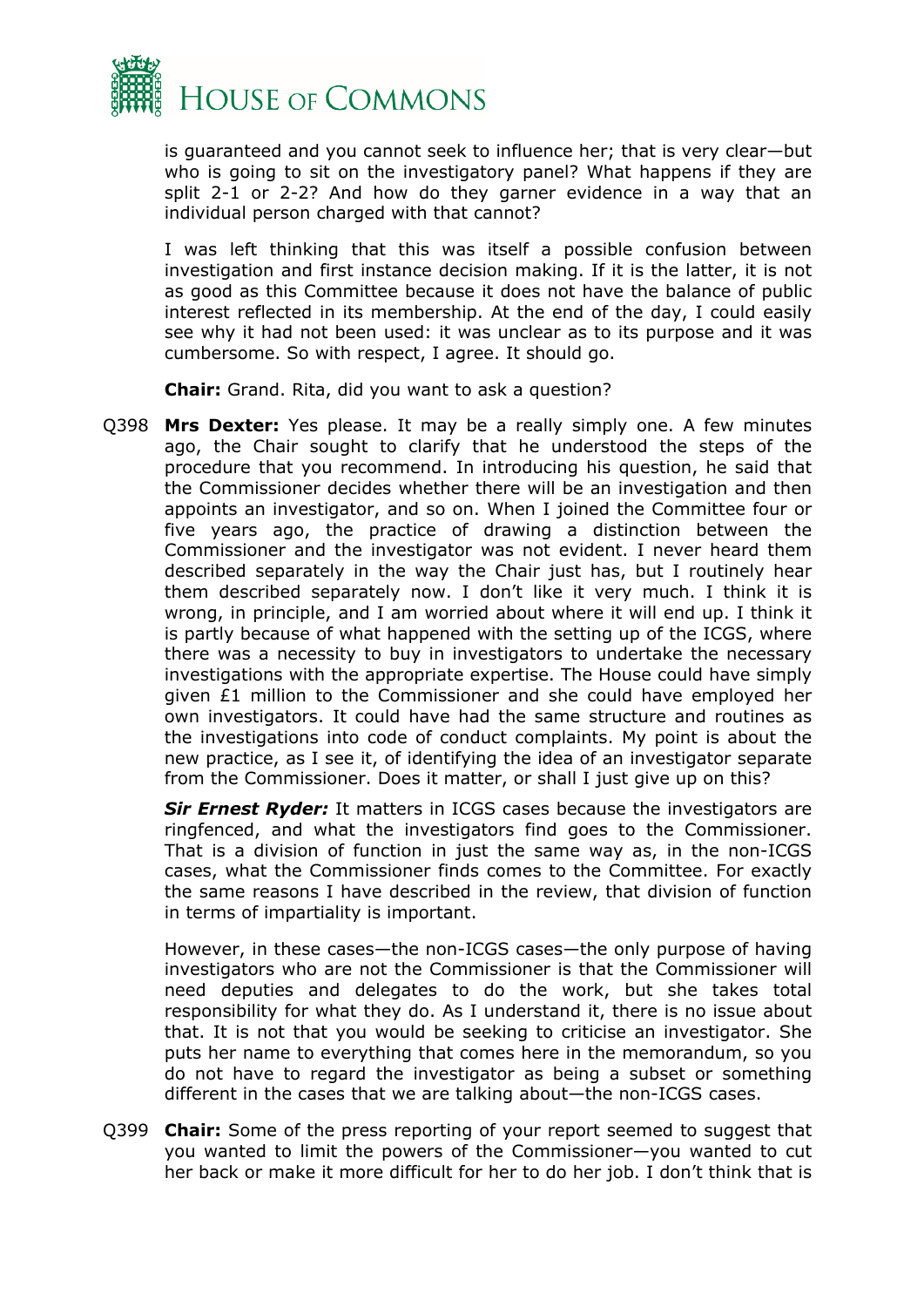

what you intended at all, is it?

*Sir Ernest Ryder:* It is an incorrect characterisation of what had been said. Without casting aspersions, if the journalist concerned had moved from the recommendations to the body of the review, he or she would have discovered the rationale for the recommendation and would not have made the error.

**Chair:** That is the most elegant way of telling off a journalist I have come across.

Q400 **Mehmuda Mian:** Sir Ernest, have you thought in your review about whether we do enough to serve the needs of complainants, and particularly lay complainants?

*Sir Ernest Ryder:* That is a very good point indeed. The Commissioner has powers of her own motion to do things, but it certainly occurred to me more than once, in the short time I had to think about these things, that the third party, who is out there without an MP to talk to, for whatever reason, needs to be considered. I was not asked to consider this aspect, but I do think there is some merit in the longer term in looking at the way in which public complaints can come to the Commissioner.

There has to be a threshold. There has to be a way of the Commissioner saying no. There are two thresholds already built in: it has to be justiciable in relation to a potential breach, and there has to be sufficient evidence to be able to get over the primary threshold. But do members of the public know about the Commissioner's power? I think it is probably quite—not well hidden; that would suggest it was deliberate—an unearthed opportunity that might need to be considered further by the Committee.

Q401 **Chair:** It feels as if quite a lot of members of the public know that the process exists, because it either lands on my desk or on Kathryn's, and sometimes it is a million miles away from anything that is possibly justiciable or evidenced.

*Sir Ernest Ryder:* I think if that is the case, I am reassured.

**Chair:** Right. Unless anybody has any further questions—

Q402 **Sir Bernard Jenkin:** Can I just ask one question? It is about something that arose yesterday; it was very interesting. There is a lot of misreporting about the work of this Committee. A judge in a court does not attempt to correct misreporting about a case. Are we in a different case here? Should our website carry corrections to misreports, or are we just getting dragged into a quagmire?

*Sir Ernest Ryder:* In a quasi-judicial world you get dragged in, and it is impossible ever to see the end point in a world where social media has taken the place it has over print media, so getting a correction is probably not a proportionate issue for this Committee—unless it is a really serious breach that amounts effectively to a contempt of the Committee's process, when a correction by the media organisation may well be the appropriate answer.